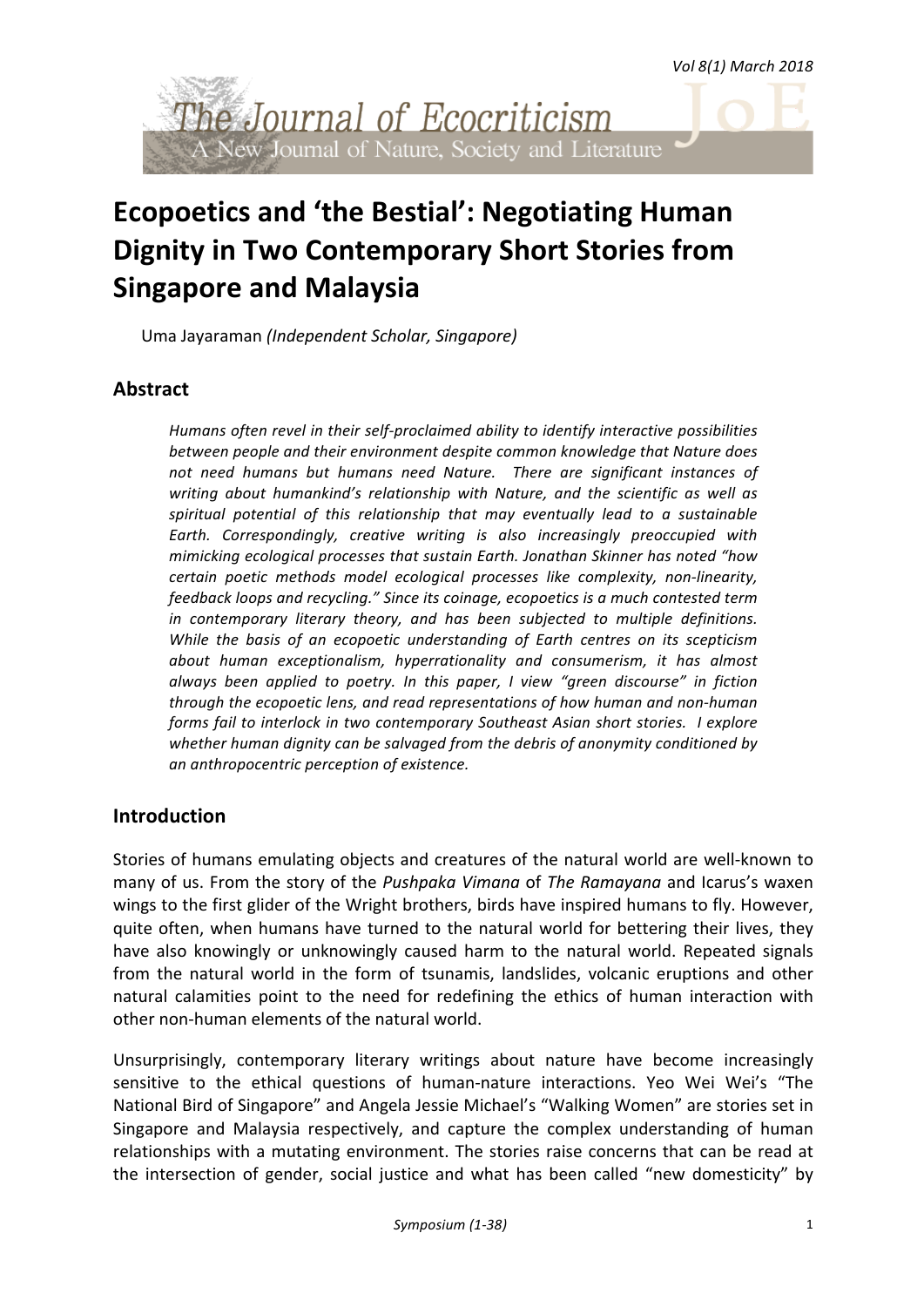Valerie Padilla Caroll (59). This interplay of human and non-human forms highlights the connection as well as the disconnection between them. This registers "a deep dissatisfaction with existing social and cultural structures" that condition human behaviour (Hume 760). To examine these issues by exploring the relationship between forms, objects and the environment would be to view the stories through an ecopoetic lens.

In defining ecopoetry, Jonathan Skinner's comparison of poetic methods with ecological processes such as non-linearity and feedback loops is a thought-provoking one. This definition can be understood using complexity theory deployed in strategic management. Nonlinear feedback loop has been defined as the "phenomenon where the output of a system is fed back to become input as part of a chain of cause-and-effect that forms a circuit or loop" (complexityacademy.io). In other words, all interaction is determined by a complex to and fro movement of input and output in machines. This can be perceived analogically in conversations between people within an organization. This pattern of cause and effect also determines the complex web of life comprised of living and non-living matter by which our environment is kept in a state of equilibrium. The relationship between predator and prey is a well-known example of such equilibrium.

Skinner's definition foregrounds the idea that a state of perfect balance underscores the place of all things in the ecosystem. Nancy Cook, an ecocritic, explores "the "biological, social and political ways" (4) in which humans define where they are. The place of humans and other species depends on matching demands of the times to skill sets. The current discussion over jobs of the future alerts humans to the increasing replacement of humans by machines. The machines are programmed to efficiently step in and do several manual tasks. At another level, the 'place' for humans also pertains to their ability to reimagine the infrastructure of social and political roles. For instance, Michelle Obama's speech at the Democratic Convention campaigning for Hilary Clinton on the 25<sup>th</sup> of July, 2017 (*Washington Post*) harked back to the traditional role of women as caregivers and binding agents of the family unit. This supports the feminist model approximating to "new domesticity", which projects the traditional role of women into the public arena and empowers them by politicizing the role. My paper extends this argument to imagine new roles for humans who work towards a sustainable earth.

Currently, we live tentatively on ecotones. Ecotones define boundaries between different habitats. These habitats are exclusive living spaces or ecosystems of specific species. But, modern day technological advancements and webs of communication have enabled humans to live in more spaces than one. Mass migrations have affected human thought processes and lifestyles in ways that call for a redefinition of what constitutes a human being. In this respect, humans live on thresholds rather than within indigenous units of culture, behaviour and thought. This "edge effect" of living between adjacent ecosystems contributes to the tentative nature of human habitats and is at the root of the disconnection between human and non-human forms. In the contemporary globalized world, many factors pertaining to human existence such as food habits, apparel cultures, and even the thoughts humans promote are variegated like never before, owing to the world-wide movement of all consumables. The phenomenon of global movement has had an adverse impact on the preservation of indigenous cultures and practices. Such continual changes to human behaviour define the tentative nature of human habitat, which in turn, has cost the human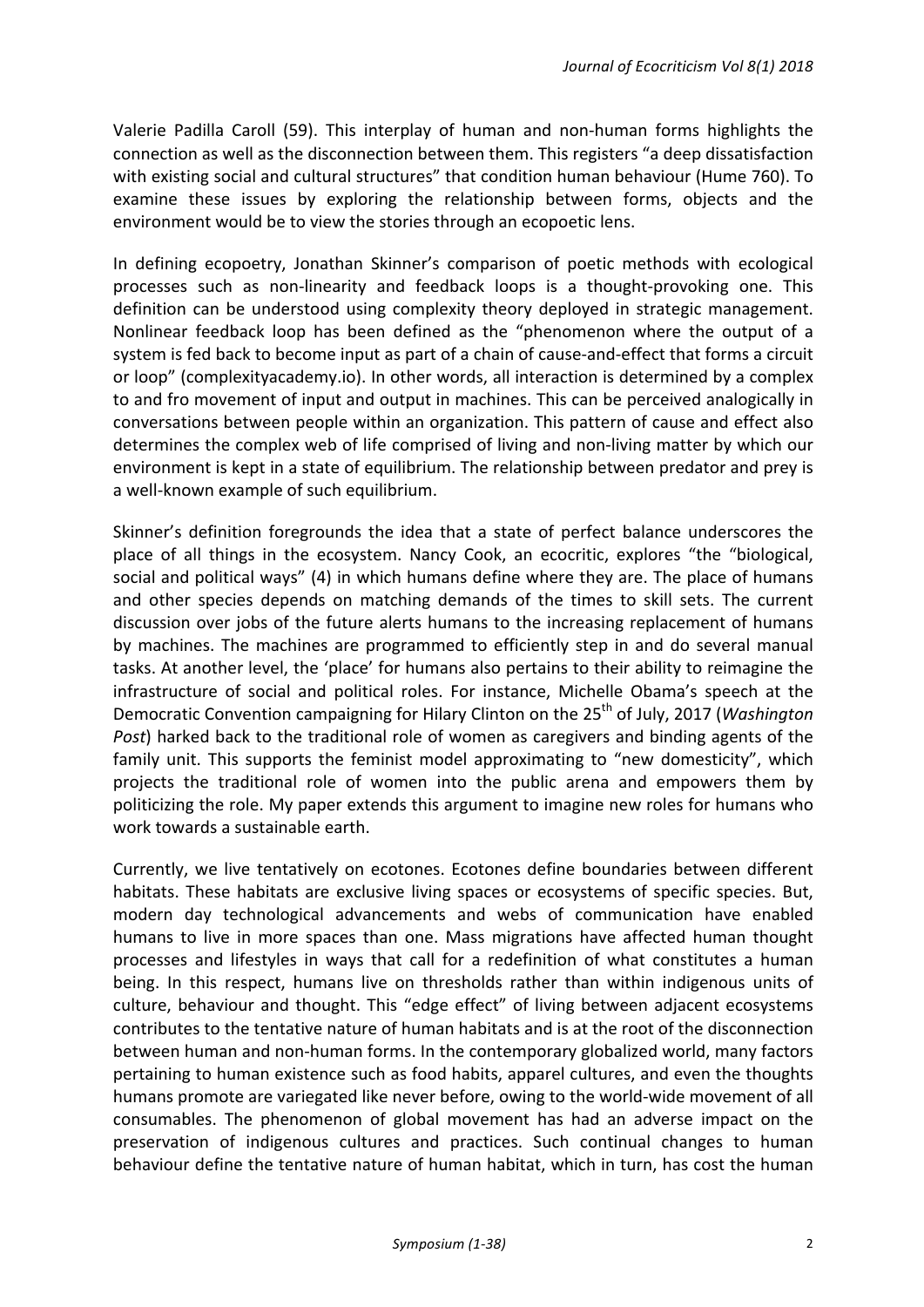species the loss of culture as well as thought. The global movement has also redefined the way humans relate to one another and other species in their physical surroundings. In short, the tentative nature of human existence on ecotones underscores the disconnection of humans with their consciousness of the physical and cultural environment into which they were born.

The stories chosen for this article are excellent examples of this disconnection. Highlighting the "edge effect" created by dichotomies such as school/Nature ("National Bird") and Home/Outside ("Walking Women"), the stories foreground the need for realigning what Ralph W Black has called "the interplay of human and the non-human" to encourage healthy ecologies that may sustain life on earth. My paper explores this interplay through the "new domesticity" model of reviving the traditional role of the mother (played by either gender) to make interactions between human and non-human lives ethical.

# **The National Bird of Singapore**

Yeo Wei Wei's "The National Bird of Singapore" demonstrates the depressing repercussions of human desire to emulate behavioural patterns of birds to shape a nation's identity. It tells the story about how a relief teacher's attempts to make a difference in the life of a seemingly autistic student in his class havegrim consequences for his career. Luke Lim's wife leaves him after she has two miscarriages, but constantly dreams about their lost babies. He is neither able to let the parent in him die after the miscarriages, nor speak to his wife about how he feels, and so, the question lives "inside him like a moth in a glass jar. Sometimes, it beat its wings, fluttering with high energy; sometimes, as a still specimen" [sic] ("National Bird" 266). Moths are known for their adaptability to their surroundings but they thrive in wilderness. When denied the natural habitat, they are confused and show extreme behaviour. By implication, Luke fails to adapt to the new reality of his life after his wife miscarries their babies, precisely because he is unable to give vent to his deep hurt. In other words, he is denied the opportunity to follow nature. If he had been able to share his sense of loss with his wife, he would have survived the trauma in a natural way. He is like a moth in a glass jar that is paralysed by its desire to be free. He is overwhelmed by the contrary claims of the desire to hold his babies in his arms and the need to accept their deaths. As a result, Luke suffers a disconnection with his real energy, which is to nurture and care. When he becomes a relief teacher and meets Aaron, who has never been known to speak and is assumed to be autistic, he finds an outlet to connect to his nature as caregiver.

Luke finds his opportunity when he becomes part of a student project that seeks to draw parallels between humans and birds. Aaron, the "autistic" boy, likes to draw images of birds. So, he has been "recruited" to be part of this project. The students attempt to draw parallels, albeit far-fetched ones, between wild birds commonly found in Singapore and Singaporean national identity. While the majority of students look for birds that show resilience, intelligence, adaptability and competitive spirit because these are the qualities they would like to see in Singaporeans, Aaron chooses the merbok, a spotted dove. The choice of merbok is significant. Jim Burke, an erstwhile writer for Asia Magazine, and an avid researcher and blogger on Asian landscapes, people and practices, remarks that for Southeast Asians, the bird represents "a sport, a hobby, and a constant challenge" (Asia Magazine, May 2, 1971). Burke's article elucidates this point by highlighting how the bird is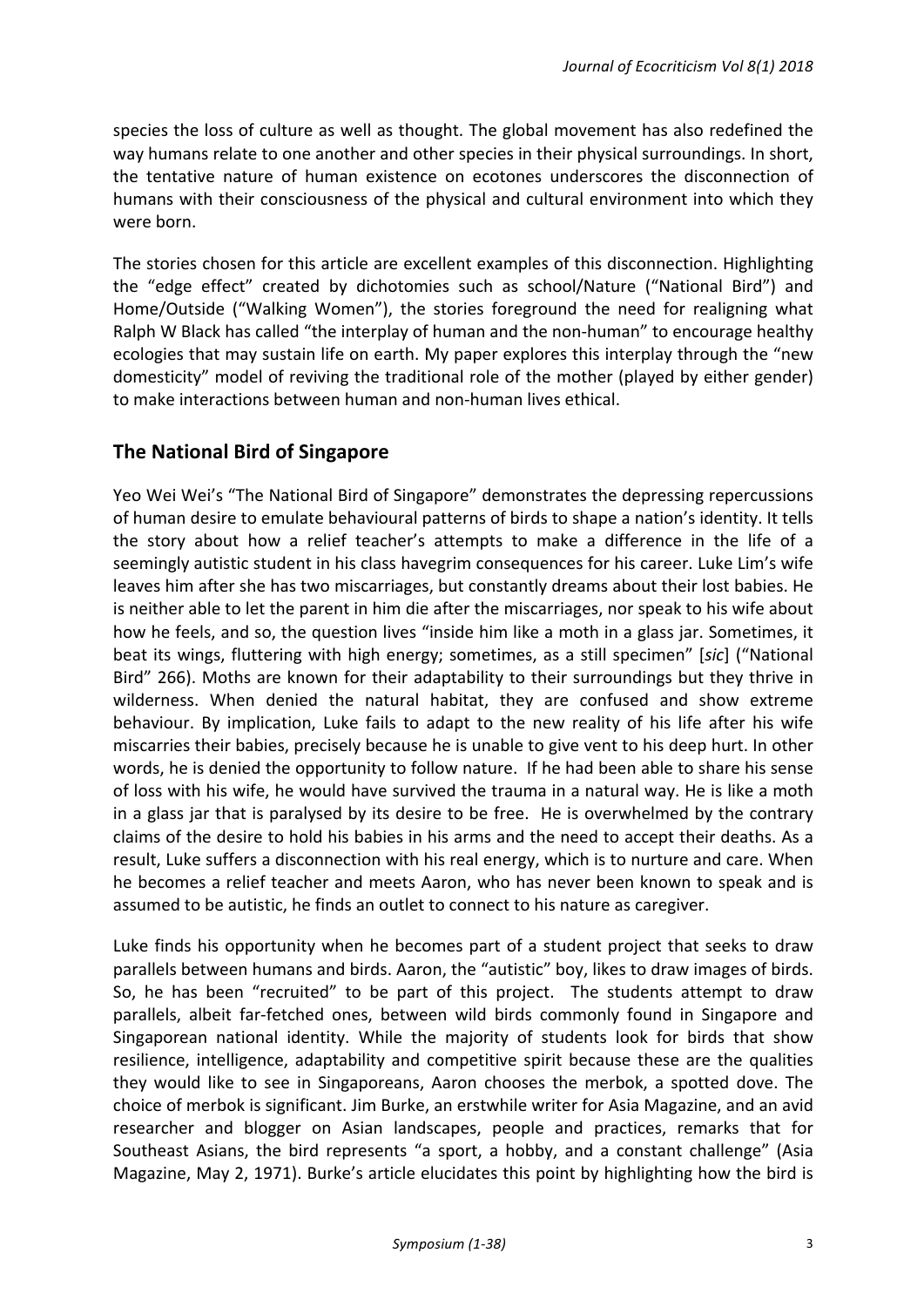trained for up to three years with care and attention to be an able contestant in singing competitions for merboks. He elaborates that a fully trained merbok can sing scales to perfection and, as with human singers, there are alto, soprano and tenor merboks. The most interesting point Jim Burke makes here is that the three tones in which the owner aims to train a bird are the basic sounds that the bird is born with. The owner merely trains the bird to add tonal quality to the natural sounds. This means that humans, in an attempt to impose their will upon other creatures, should only work with what is familiar to the latter if they want the desired outcomes. By implication, attempts to stretch them beyond their aptitude may have negative outcomes. In notable ways, the merbok becomes a metaphor for Aaron's untapped potential. If nurtured with care and encouraged to play to his strengths, Aaron would succeed in realising his full potential but the school system moulds the students according to preconceived expectations. The students in Aaron's group reject his proposal to include the merbok in their list of birds because it does not exhibit virtues they are trained to look for. Just as humans take ownership of merboks to train them to win competitions, the school takes ownership of students and aims to direct them to prescribed paths. When Aaron falls short of the school's expectations, he is categorised as "autistic". In a conversation with two of his colleagues whom Luke meets over lunch, he tries to convince them that Aaron should be considered a good student because he finishes his school work and doesn't disrupt class. He also argues that Aaron is intelligent and perfectly able to speak, and his refusal to speak should not be made an issue (268). Even though the teachers admit that Aaron had not disrupted their classes and they also know that there was nothing conclusive found in the clinical tests he was sent for, they are unable accept as normal a boy who does not speak. Mrs Tan, the school drama teacher, insists on the necessity of speech in life and referring to Aaron, she says that she "wouldn't cast him as a lamb" in her play "because he can't baa to save his life" (268). She also says that as all children have to be given roles in her drama class, she makes Aaron a tree or a door. This choice of role for Aaron reiterates society's obsession with defining human spaces as distinct from nonhuman spaces. Non-human forms are not endowed with the faculty of expressing themselves in human terms and as Aaron does not speak, he should not be deemed normal. Contrarily, if Aaron were allowed to train according to his aptitude, he too would be an achiever. For instance, he has a talent for sketching and this is the way in which he contributes to the group presentation. But the students of the class insist that he should speak during the presentation, since such non-verbal forms of communication have not been established by the school as acceptable. By expecting Aaron to perform in prescribed ways, the students stretch him beyond his natural abilities and this has a damaging impact on Aaron's sense of self.

Both Aaron and the merbok are forcibly prescribed certain subjectivities; the bird is trained to sing and Aaron is expected to speak up in order to make a place for himself in the competitive academic world. His silence sets him apart to the extent that he is dismissed as a failure. Just as the students in Aaron's project group dismiss the idea that the merbok can represent a quality that humans should aspire for, the teachers in the school dismiss the idea that Aaron can be an achiever. The school wishes to train pupils according to prescribed forms of behaviour and categories of achievement, and such impositions invariably null the possibility of creating an inclusive discursive space for those who do not fit in. Just as we will never know if the merbok wanted to sing for competitions or if it has talents other than what it was trained in, Aaron's actual desires, his fears and anxieties will never be known to his teachers and classmates.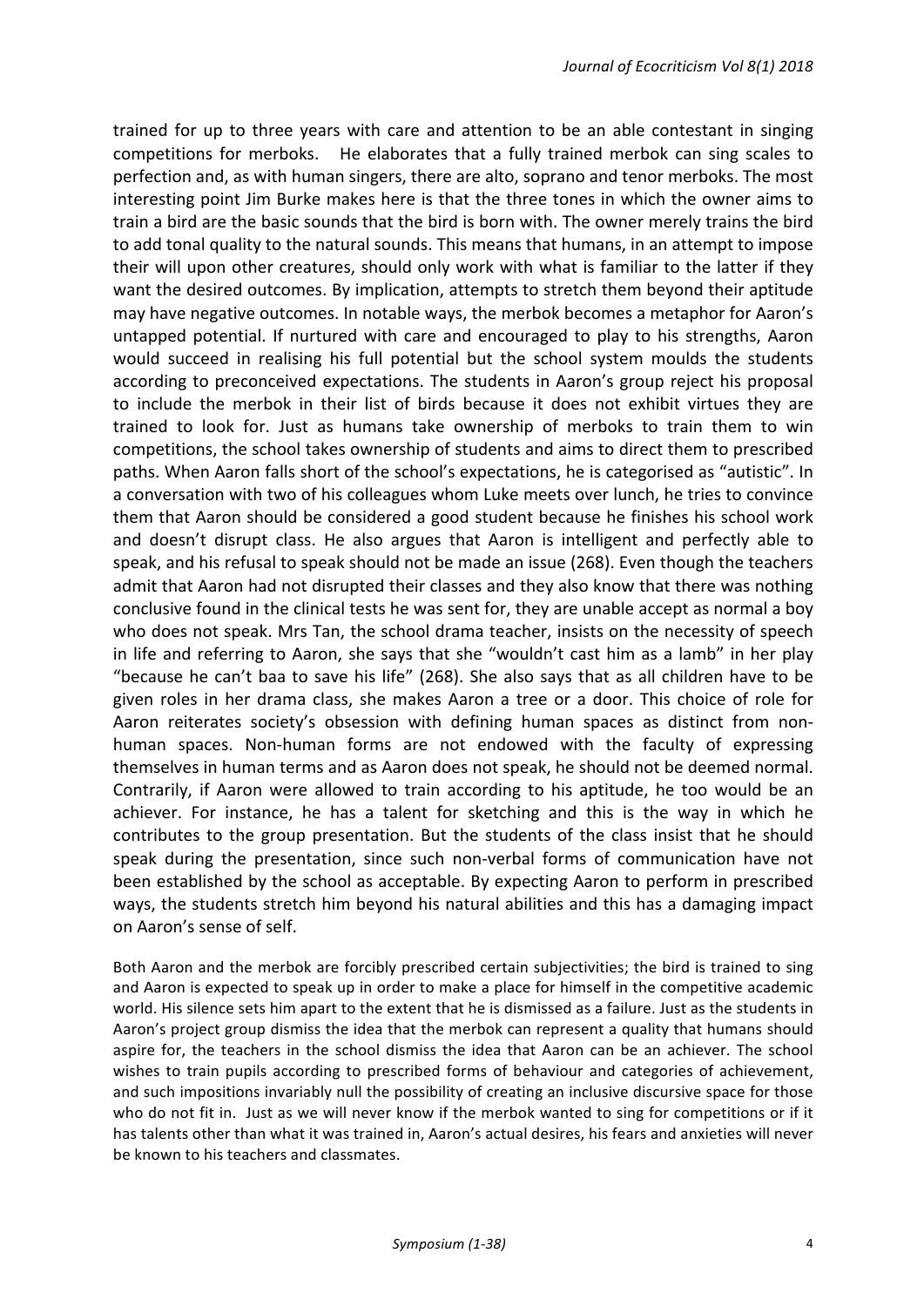The bond that Luke establishes with Aaron by recognizing the boy's voice in his sketches, assignments and non-disruptive presence in class is beyond the comprehension of the school staff, who are trained to think in pragmatic ways. The affection that both Luke and Aaron share for the merbok hints at a bond between them When they share photos they have taken of the bird, "a brightness came into their eyes and they shook hands as if they were childhood friends sharing a secret" (266). Their common interest is reflective of not only the bond between them but also their difference from the others at school, and the sharing of this commonality like a secret foregrounds their recognition of the unacceptability of this difference.

When Aaron, overwhelmed by the demand of the class that he should speak during the group's presentation, urinates in his shorts and runs to the toilet, Luke runs after him to console him, but he is suspected of sexually abusing the boy. The story ends decisively in favour of the discipline master's verdict of how he rescued Aaron from the abusive teacher. The incident is presented entirely through stories that the students and staff tell, and Luke's relationship with Aaron is recreated from the pastiche of notes collected from the gossip in school corridors. In this pastiche, the voices of Luke and Aaron are conspicuously absent. In the discipline master's narrative, the school is described as having returned to normalcy after confiscating Luke's laptop and removing his name from the teaching roster.

All this is accomplished with a stomach-turning efficiency, which exposes the patterns of predation that define the system. The staffroom is described as "the adult-world's extension of school. There were cliques and loners, achievers and dullards, idealists and pragmatists" (269). Caught in this system, two traits ironically make and break Luke: His good looks and his attitude to his students. Earlier on in the story, Luke is sexualized by the female teachers as well as the teenage students of the school. The school girls trail him and take photos of him with their mobile phones. Ms. Low from theatre studies hopes to be up close with him in her next theatre project. It is even rumoured that the lady principal gave him the job for his looks as he had no formal training as a teacher that could have helped his application. Also, Luke is made more visible by his ability to befriend Aaron, who hitherto has remained isolated because of his silence. Luke's relationship with Aaron is complexly conditioned by the loss of his unborn children, his own inability to speak to his estranged wife about his feelings, and his loneliness after their separation. Aaron fills this void in Luke's life, but the school teachers fail to see this. For them, the male teacher's out-of-the-ordinary concern for his student is a matter for suspicion. The narrative is silent about what happened on the fateful day in the washroom. This is in order to expose the extent to which narrow-minded modes of perception can influence opinion at the cost of human dignity. Aaron's silence is an important signifier of his difference from normal human behaviour. According to the teachers, silence is not a human trait and therefore Aaron is treated as a sub-human in three ways; he is ignored/used/represented as seen from the above textual examples. Aaron's ability to bond with Luke is symptomatic of his ability to enter the human discursive space. His silence, by implication, is a result of prescriptive systems. The narrative questions this complete disregard for human dignity and ability for re-invention. If the desire to reinvent exists, it does so in a few minds but these minds are myopically classified as "sick". Luke is first idolized and then demonized with a nauseating rapidity that sensitizes the reader to the death of human instinct at the hands of a clinically driven system of education.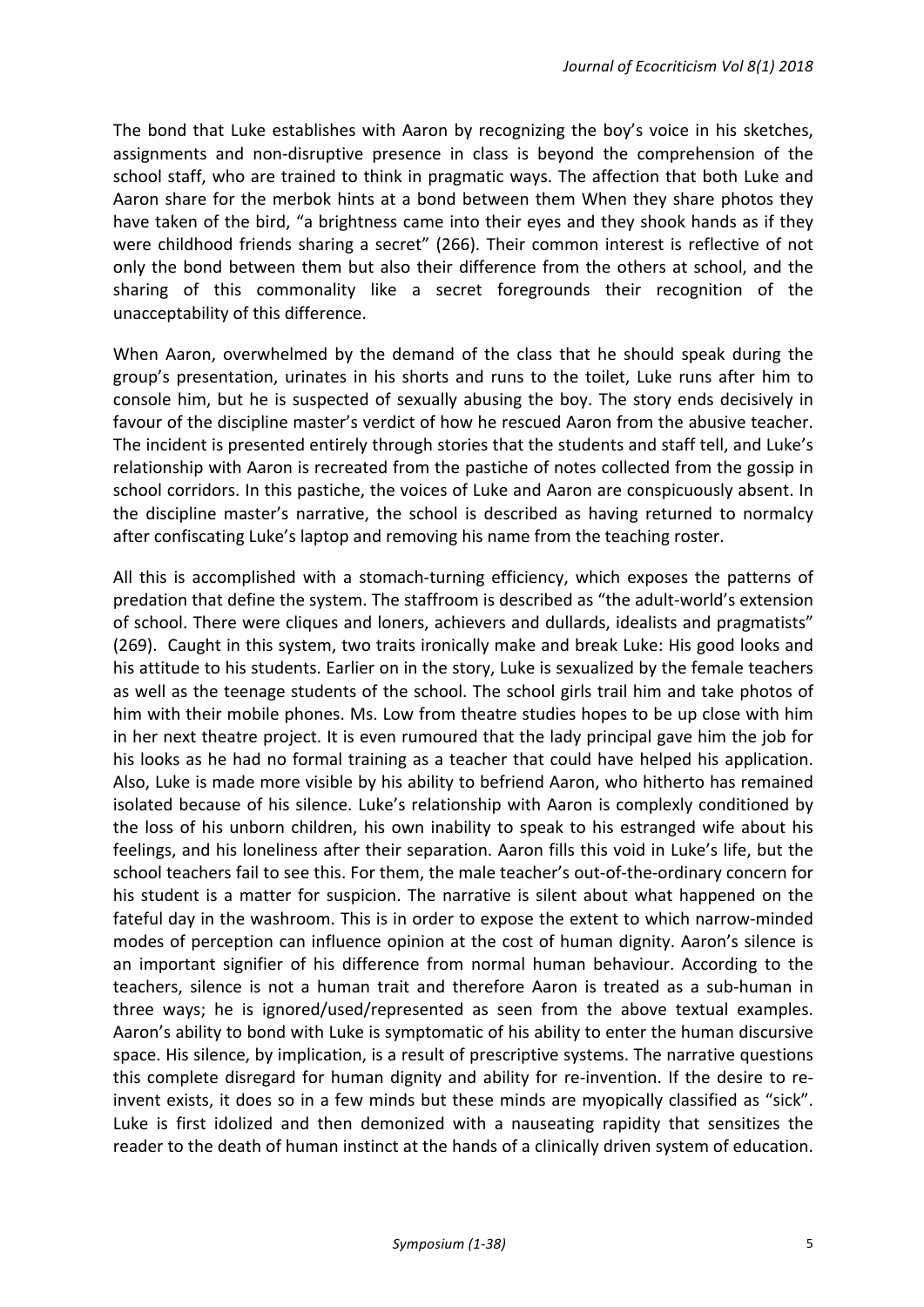The writer leaves us with the pinned-up portrait of the merbok in Luke's office, which reminds us that the natural world will remain trapped in school projects for grades.

The anthropocentric worldview of the school system causes the failure of innate human desires on the one hand and reduces creative humans to automatons. Angela Jessie Michael's "The Walking Women" explores a similar scepticism towards human exclusivity from the perspective of living on the edge of cultures and thought.

# **The Walking Women**

Humans overestimate the exclusivity of their place in a world contingent on a continuously evolving environment. One of the ways to root oneself in a changing world is to internalise known cultures and thoughts. However, keeping in view the rapidity with which changes occur in our everyday lives, we almost always live in a state of transition from one set of beliefs to another. This is an instance of living on the edge of culture and thought, a theme explored in Angela Jessie Michael's "The Walking Women". The story is set in a 1950s Portuguese settlement in rural Malaysia and tells the tale of two elderly women, Mary and Tonia, who will themselves to death so that they can be free from being marginalised and made emotionally vulnerable by a society to which they no longer seem useful. The situation of poverty in the 1950s Portuguese settlement depicted in the story can be traced to a decline in the fishing industry. Two prominent reasons for this decline were the battered economy of Malaya after World War Two and the dependence of the small-scale fishermen on capitalists for their boats, nets and equipment. Poverty of the fishing folk such as Tonia's son and Rose's husband could be because the agrarian economy of the region depends on poultry farming and fishing. A key environmental concern here is the converse relationship between these two industries. Mary Luise-Blue notes that:

The huge amounts of faecal waste produced by chicken farming, together with feathers, bedding (of low-cost organic materials), and dead chickens, are difficult to manage in landfills or as compost. Storage of waste or over fertilization of land with chicken manure can cause runoff into rivers, lakes and ponds. Manure contains phosphorus and nitrogen, and runoff that carries these nutrients causes algae blooms in fresh water. Algae blooms reduce sunlight penetration in water, cutting the oxygen supply to underwater plants.... This leads to fish kills. ("Ecological Impact")

Daisy's chicken farm is probably one of the many farms of the region with a lucrative business that affords her a bungalow and a well-tended garden. But their success adversely affects the lives of the fishermen, who, owing to poor supply of fish, are condemned to poverty. Mary, Tonia as well as Rose, Diana's maid, are affected and ironically have to depend on the very people who have been indirectly responsible for their predicament.

The story is set in a small village, where close proximity between the villagers conditions Mary and Tonia's lives. They are both widowed, and live with their grown-up children and their families. They try to justify their existence by contributing in meaningful ways to the day-to-day running of their households. As they neither have inheritance nor any source of income, they resort to asking friends and relatives in the village for gifts in cash or kind in exchange for small jobs and gossip. They are poor women who have outlived their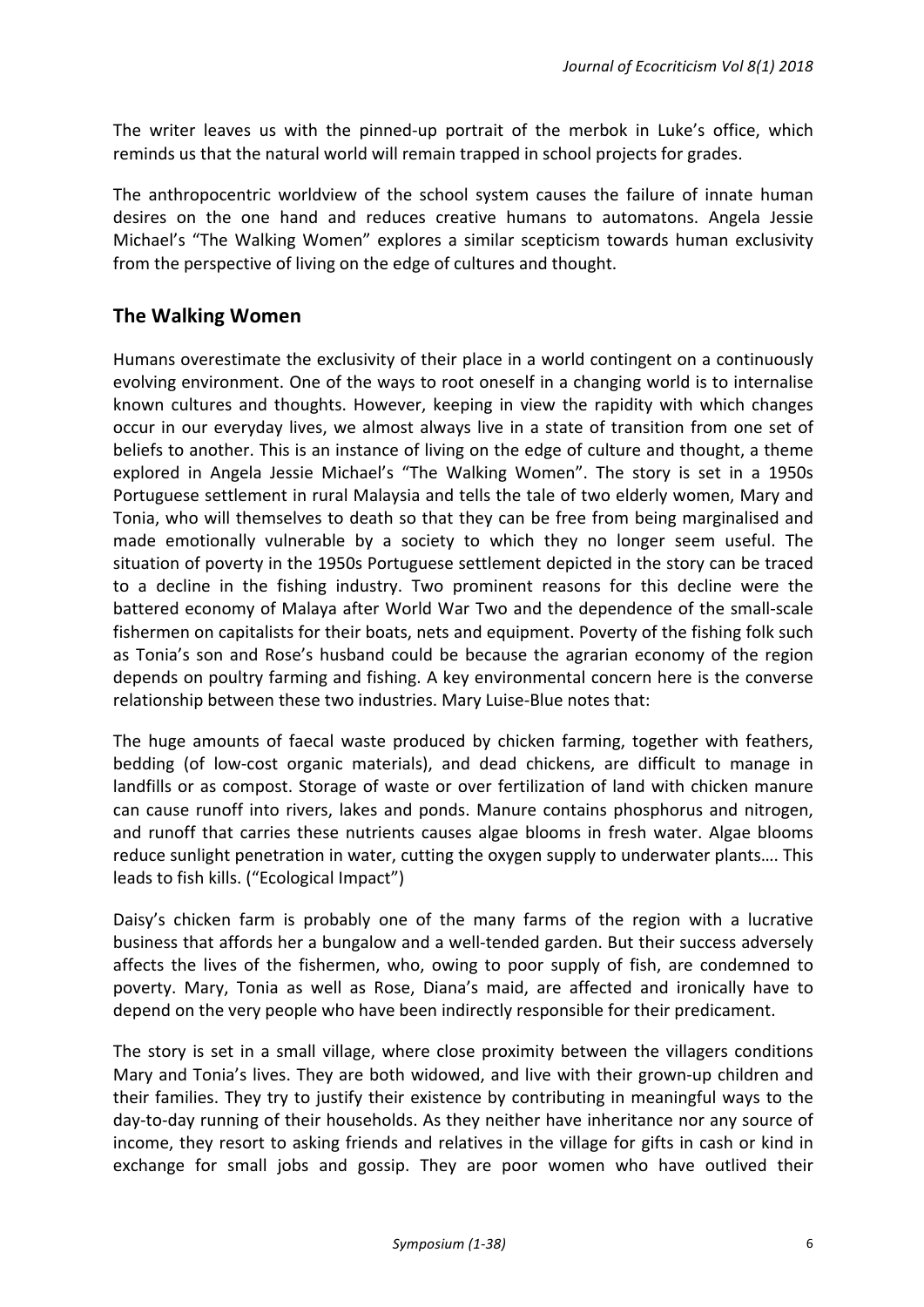biological, economic and social usefulness, but as members of an extended family, they are grudgingly accepted as part of a familial unit. We are told that Mary is an "unspoken burden" ("Walking" 1). This implies that the family would be better off without her but nobody will ask her to leave home because it may stir gossip. Thus, whenever Mary spends the day out of the house looking for gifts and money to alleviate the tight finances of her son's family and to justify her existence, her daughter-in-law welcomes it (1). Tonia's father had been the Portuguese-Eurasian community headman and they had led a respectable life in the past. The tangible reminders of her respectability are the brass pin with the latticework head and the heirloom string of brooches that she proudly wears whenever she steps out of the house. Despite these, she is subjected to taunts and advice by people of her community who have done well for themselves.

However, these are also people who are cut off from the economic realities of the world. For instance, Diana, the wife of a successful poultry farmer, depends on Mary and Tonia for all her gossip about the village. Characters such as Diana's mother and the D'Souzas have lost touch with the reality of the world. Whenever Tonia visits the D'Souzas, she is lectured on how to keep the younger generation under control. Mrs D'Souza's attitude to Tonia confirms that she is unaware of the struggles of the poverty-stricken villagers. The gap between the rich and the poor is also highlighted by the distance between their dwellings. We are told that Mary and Tonia walk several kilometres to the dwellings of these privileged people whenever they look for gifts of cash and kind.

The idea of walking is significant in several ways. It is a physical journey that the two widows undertake for the purpose of procuring gifts for their families so that they can be useful. The rituals associated with the preparation of their journeys hint at their resilience and rootedness in their soil. Unlike Mrs D'Souza who wears frocks at all times, Mary wears a white sari and blouse, knots up her hair, and carries an umbrella to beat the heat. She wears black, cloth, slippers with rubber soles for comfort on rugged roads. She also plans all her stops and company based on who would accord due respect to her age. Similarly, Tonia fortifies herself with a carbohydrate and protein rich meal of "rice, sambal and dried fish" (4) before embarking on her arduous walk. Further, as she is hunchbacked, she covers the back of her head with a handkerchief to avoid the blistering heat. The author observes that even though the walk is arduous, their "legs would be autopilot" and "move on cue". They have the skills and knowledge to frame what Evelyn Reilly calls "the human within the ecological" (Hume 755). They adapt to conditions native to the land and they are able to define human needs in terms of a clearly definable model of sustainability.

The model of sustainability can be better explained with the help of a tripartite relationship of human needs, nature and technology developed by Manfred Max Neef's model of human scale development. A brief look at this model will help us contextualise how and to what effect the cultural consciousness and practices of these old women comes to loggerheads with the changing economic structure of their community. Manfred Max-Neef, a Chilean economist, in a lecture titled "transdisciplinary economics for sustainability" at Gordon Institute of Business Science (2013), explains the relationship between human needs, nature and economy by arguing that humans are subjects with finite needs that remain the same through the ages and cultures but are challenged by the changing face of satisfiers. Contextualising his argument in the field of economics, he asserts that the purpose of any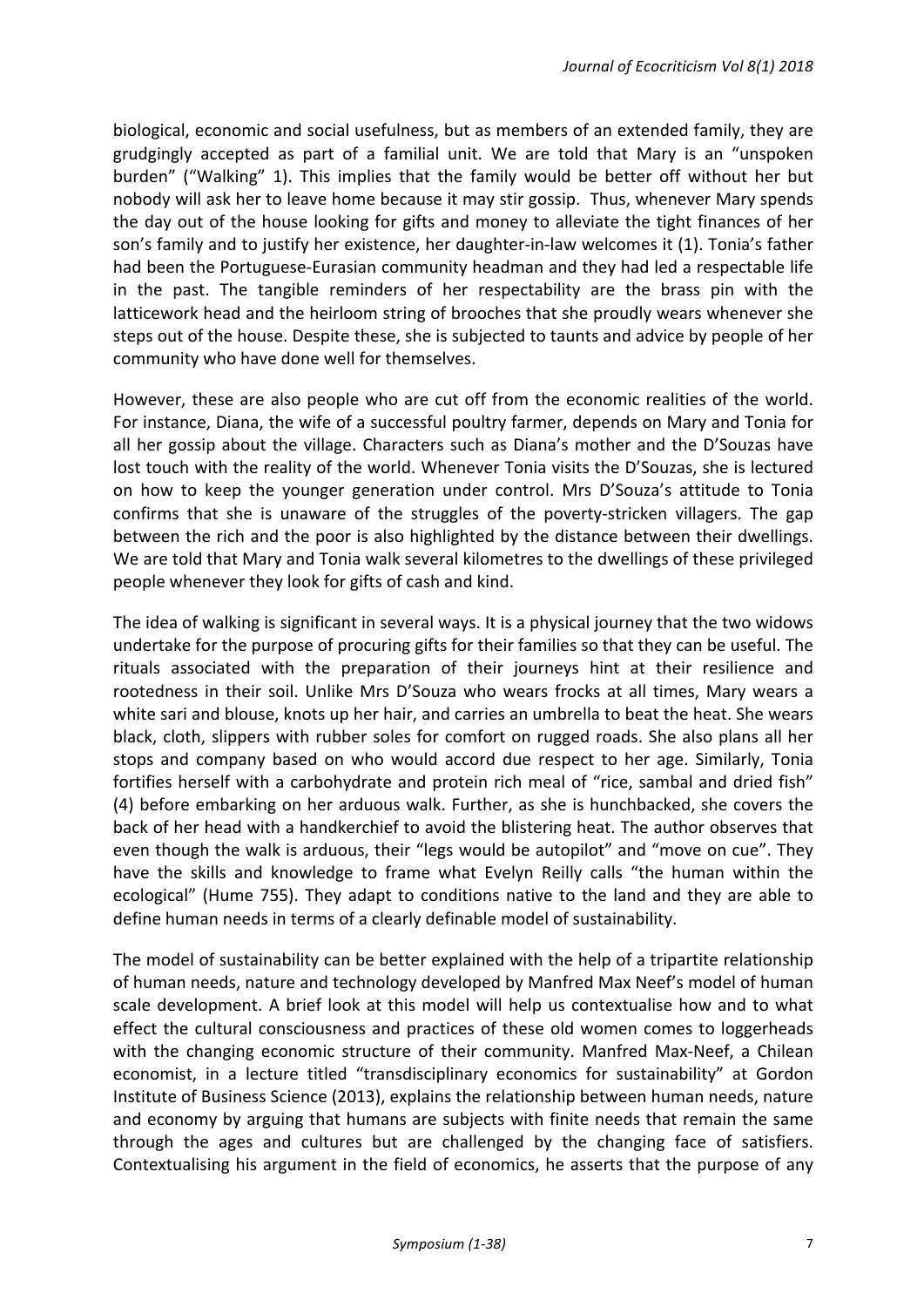economic policy should be to generate conditions that will satisfy the fundamental human needs. According to Max-Neef, these human needs are not material but related to principles, values, laws, rules and traditions. According to this model, the quality of life depends on the possibilities people have to adequately satisfy their fundamental human needs. 

If we apply the Max-Neef Needs<sup>1</sup> model to the lives of Mary and Tonia, we observe a distinct imbalance of needs and satisfiers. As Mary and Tonia are not property owners or wage earners, their needs are overlooked. Tonia has lived a simple but good life in the past and regrets the loss of this life which is now condemned to depend on the poor earnings and drinking habits of her son-in-law. She is in her seventies but has to work very hard at home to establish her usefulness. After a morning of hectic physical work, she sets out in the blistering heat to bring back gifts for her family so that she may be seen as contributing. She is described "as a little beetle scurrying headlong on its way"  $(4)$ . She visits Diana to do some mending work for her so that she can rightfully take the money that Diana will pay. She also shares the gossip from her community which functions as entertainment but oddly enough, as sharing of information for some gifts. The usefulness of all characters in the story is determined by their well-defined economic roles such as owner, servant, fisherman but the two walking women do not have a socially defined role. Their journey to earn money and establish their worth ironically reveals to them that they lose their dignity by accepting gifts for their optional services.

In this sense, their journey is a metaphorical representation of loss of self-esteem. All their words and actions are calculated to secure this fundamental need. We are told that Mary enters Diana's house not from the front gate as a guest or the back gate as a servant but from the side gate as a relative, and freely demanded food and drink from the lady of the house. Tonia, adding to these sanctions, takes the liberty of calling the servant, Rose, a thief. Rose, Diana's Portuguese-Eurasian servant, doubly marginalized by the patriarchal as well as the wage labour structures of the feudal economy, overthrows traditional perceptions of family structures and rural traditions, and labels both Mary and Tonia as parasites who live off moneyed people. Rose is both right and wrong. Mary and Tonia have a complex relationship with the land-owning people. If their livelihood has been affected by the chicken farming, then their actions can be justified as a way of reclaiming their lost livelihood. But viewing their relationship with society in terms Needs-Satisfier model, Rose can be seen as foregrounding the changed dynamics of society where Mary and Tonia's needs fail to correspond with what society can offer them. They bank on age-old traditions of respect for age, seniority and kinship deeply ingrained in the psyche of the people native to the region to stake claim to the patronage of moneyed relatives but it earns them little more than Diana's indifference, Mrs D Souza's taunt, and Rose's spite. This is a complete let down and snaps the last vestige of connectedness with the soil. By nullifying the internal

<u> 1989 - Johann Barn, mars ann an t-Amhain an t-Amhain an t-Amhain an t-Amhain an t-Amhain an t-Amhain an t-Amh</u>

 $^{-1}$  Nine needs are identified in the model: subsistence (food, health, shelter); protection(care, work, solidarity); affection (care, love); understanding (community); participation (rights, responsibilities); leisure (idleness, creativity);creation (curiosity, imagination) ; identity (sense of belonging); freedom (self-esteem). I am indebted to Maria Mies for drawing attention to the Max-Neef model to explore fundamental human needs.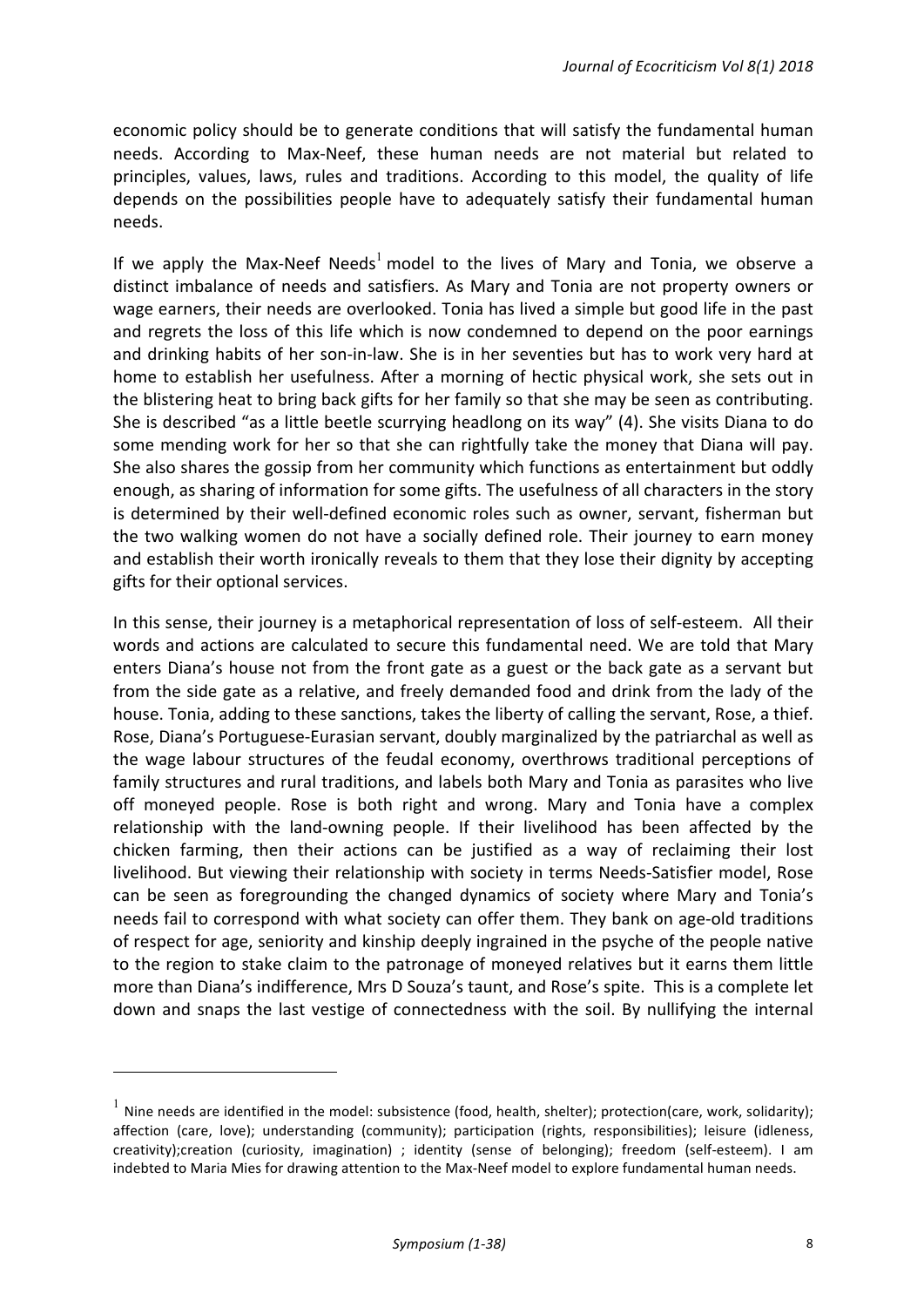systems of connectivity through tradition and moral values that the two old women had built with Diana, her mother, the D'Souzas on the one hand. This breakdown also challenges their associations with other natural domains such as the church, the school, mosque, the jail and the blistering heat. Mary and Tonia have lived in this 'habitat' with its heterogeneous 'populations' but within a clearly perceived homogeneous ecotope of known behaviours. The imbalance of needs and satisfiers precipitates the loss of self-esteem and the two women starve themselves to death.

In this sense, these deaths can be seen as ecological loss. Mary and Tonia's real value did not lie in their ability to procure material things but in their connectedness to the traditions of their native soil that underscores specific behaviours and responses to situations. Tonia makes a feeble attempt to sustain this world by laying claim to soothsaying powers. This is a coping strategy for Tonia and defines her attempt to connect with the collective unconscious of skill sets and knowledge systems, "the coming together of all the sentences and images we have experienced" (Hume 761) that traditional community believed in and thrived on. She claims that she will be able to tell whether Diana is expecting a baby boy or girl, and also the thief who is stealing eggs from her farm with the help of her magical powers. Curiously enough, Tonia's prophecies come true but the narrative states this only in passing. This highlights that the realisation of the prophecies is of no value after Tonia is dead as it does not satisfy her need to belong and contribute to her community. The posthumous account of the realization of Tonia's prophecies also exposes Diana's callousness, and by implication, the callousness of the community. Diana is shown as a good-hearted woman but her goodness is tinged with a sense of patronage that is alienating. Rosie Omar, among others, draws attention to the tradition of maintaining family ties in rural Malaysia of the times. Thinking along these lines, we may say that even though Diana is depicted as the Malaysian model of a good woman who has a "firm hold on tradition, religious values, and close family relationships" ("Being Old"), she does so out of habit than kindness and care. The disconnect that is examined in terms of poverty, economic re-structuring and the death of cottage industries can be extended to hint at the confused perception of one's place in the larger scheme of things. The last lines of the story foreground these deaths as ecological loss in that Tonia's prophecies about Diana's child and Rose's thievery are proved right. This is an ecological loss because in neglecting people whose lives are deeply ingrained in the soil, its history, traditions and the collective unconscious, the human community of the small Malaccan town has endangered native knowledges and failed to create internal ecologies that provide sustenance in the larger scheme of things.

To conclude, these short stories from Singapore and Malaysia explore the disconnection between the human and the non-human worlds owing to lives lived on the edge of culture and thought. Reading the stories through the feminist model of 'new domesticity' (a being of share and care), it is possible to suggest that shedding straightjacketed systems of perception, reviving cultural memory and daring to step into the unseen and unknown regions of non-human worlds has therapeutic potential for injured human dignity. Human dignity thrives on self-esteem, which in turn, can be attained by being part of a larger ecological system of balance and harmony.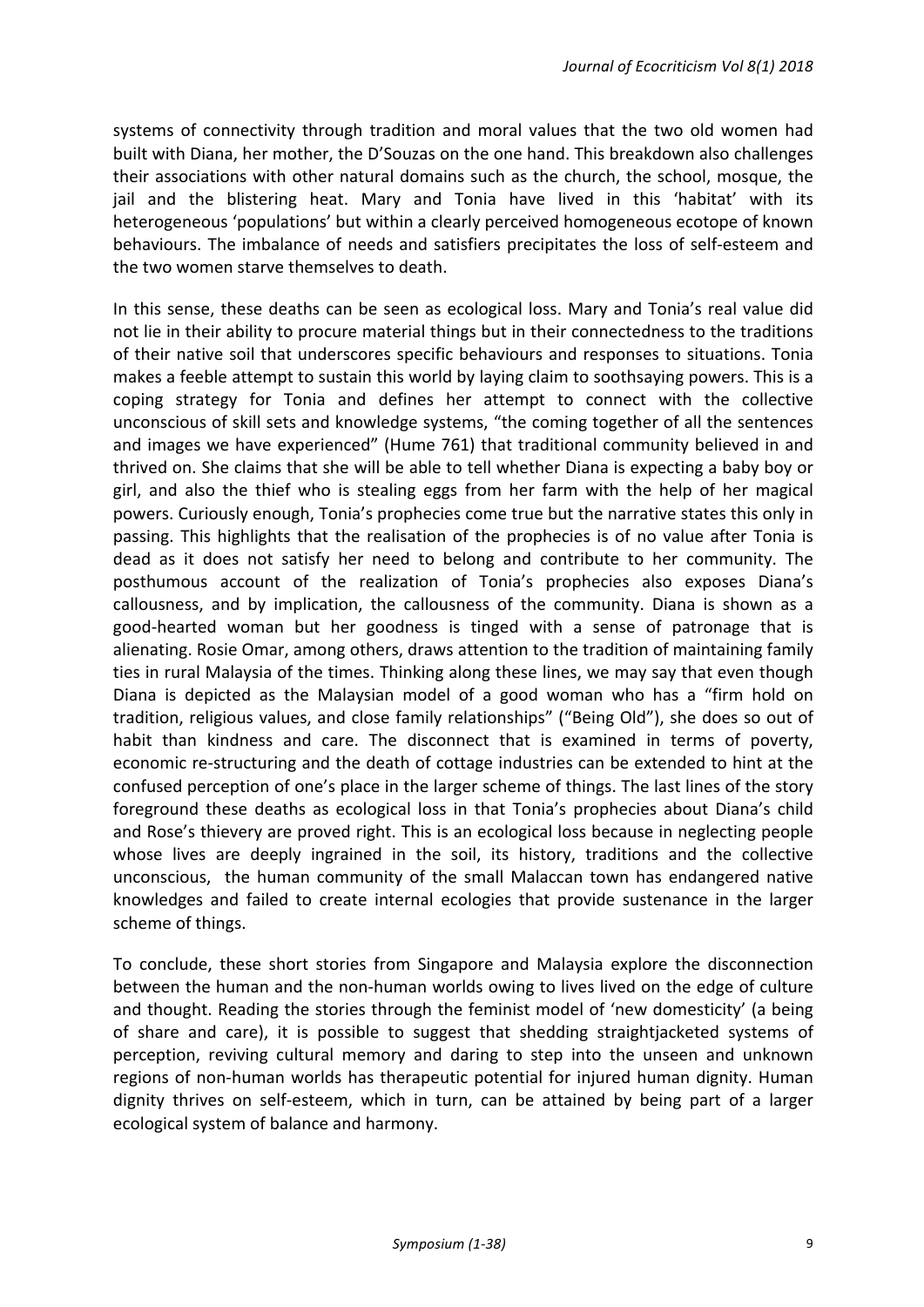#### Works Cited

- Black, Ralph W. "What We Talk About When We Talk About Ecocriticism." *Defining Ecocritical Theory and Practice*: *Sixteen Position Papers from the 1994 Western Literature Association Meeting*. 1994. http://www.asle.org/wp-content/uploads/ASLE\_Primer\_DefiningEcocrit.pdf [Accessed 29] July 2016]
- Blue, Marie-Luise. "Ecological Impact of Chicken Farming." http://classroom.synonym.com/ecologicalimpact-chicken-farming-5005.html. [Accessed 29 July 2016].
- Burke, Jim. "Asia's Pampered Singers." Asia Magazine, May 2, 1971, p. 28. https://burkewrite.files.wordpress.com/2012/03/merbok-article.pdf. [Accessed 27 July 2016].
- Caroll, Valerie Padilla. "The Radical Possibilities of New (Feminist, Environmentalist) Domesticity: Housewifery as an Altermodernity Project". ISLE 23: 1 (Winter 2016) 51-70.
- Cook, Nancy. "What is Ecocriticism?" *Defining Ecocritical Theory and Practice: Sixteen Position Papers from the 1994 Western Literature Association Meeting.*  1994. http://www.asle.org/wpcontent/uploads/ASLE\_Primer\_DefiningEcocrit.pdf. [Accessed 29 July 2016].
- Hume. Angela. "Imagining Ecopoetics: An Interview with Robert Hass, Brenda Hillman, Evelyn Reilly, and Jonathan Skinner." ISLE 19: 4 (autumn 2012) 751-766.
- Michael, Angela Jessie. "The Walking Women." *Twenty-Two New Asian Short Stories*. Ed. Mohammad A. Quayum. Kuala Lumpur: Silverfish Books, 2016. 1-11.
- Mies, Maria and Vandana Shiva. *Ecofeminism*. London; New Jersey: Zed Books, 1993.
- Max-Neef, Manfred. "Max-Neef explains the Human Needs Matrix" 26<sup>th</sup> September 2013. https://www.youtube.com/watch?v=jJTvd0Yg2hk. [Accessed 12 March 2017].
- Obama, Michelle. "Speech at Democratic Convention, 2016." https://www.washingtonpost.com/news/post-politics/wp/2016/07/26/transcript
- Omar R. "Being Old in Malaysia: Issues and Challenges of Older Women." http://digitalassets.lib.berkeley.edu/anthpubs/ucb/text/kas089 090-008.pdf . [Accessed 28 July 2016].
- Skinner, Jonathan. "What is Ecopoetics?" http://jacket2.org/commentary/jonathan-skinner. [Accessed] 29 July 2016].
- Think Academy, "Nonlinear Feedback Loops," in *Complexity Academy*, February 5, 2016, http://complexityacademy.io/nonlinear-feedback-loops/. [Accessed 30 July 2016]
- Yeo Wei Wei. "The National Bird of Singapore." *Twenty-Two New Asian Short Stories*. Ed. Mohammad A. Quayum. Kuala Lumpur: Silverfish Books, 2016. 260-275.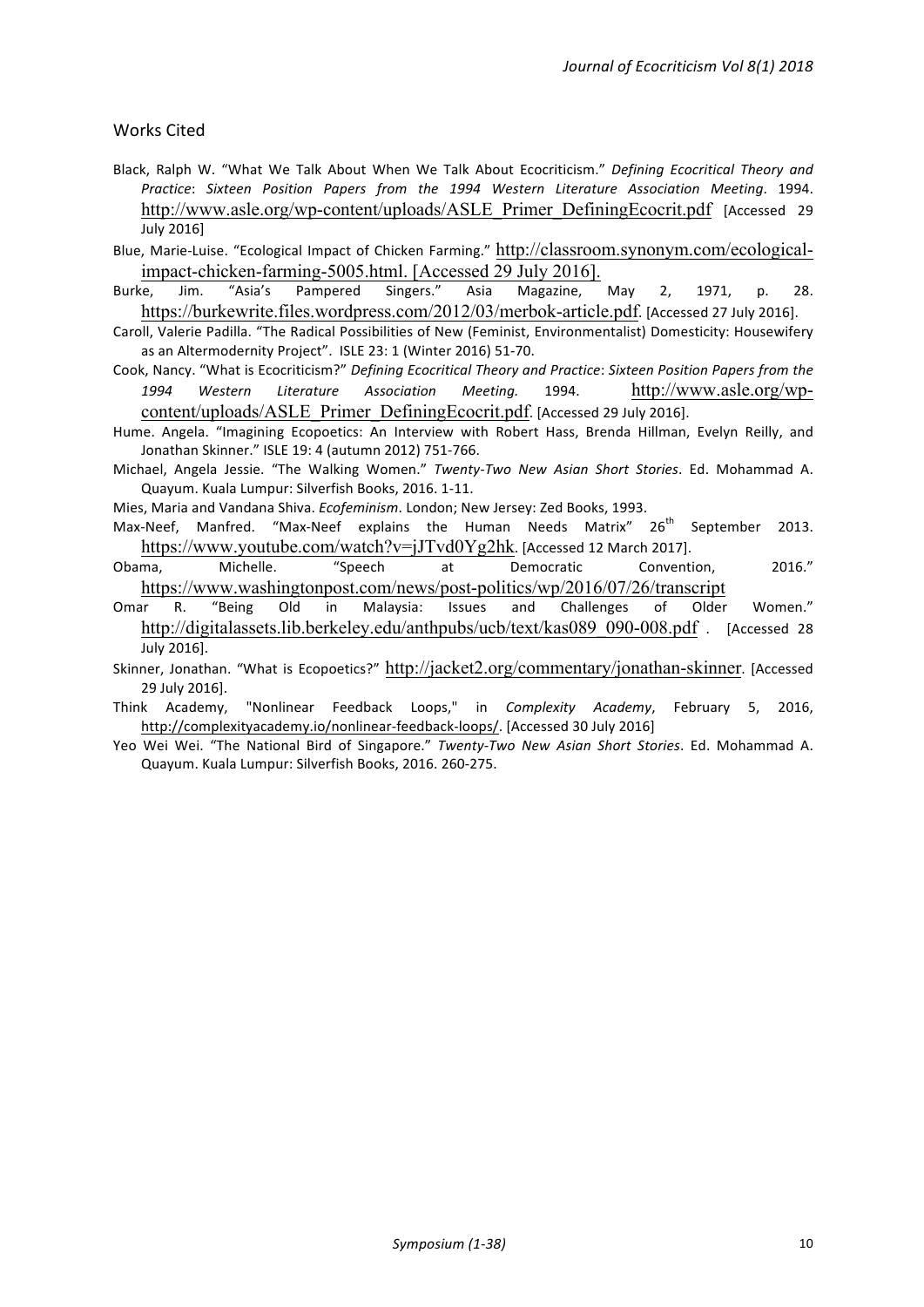# **Music in The River's Song by Suchen Christine Lim**

Qi Feng LIN *(Nanyang Technological University)*

# **Abstract**

*I* focus on the music metaphor in Suchen Christine Lim's novel The River's Song, which is set in the river community on the Singapore River prior to its "clean up" by the government during the 1980s. The Chinese classical music in the novel reflects *the Chinese vernacular character of the community, which had a close relationship* with the river. This music is one of many sounds of this community, the sum of which *can be interpreted as a metaphorical music that reflects the human-river relationship* and the resulting ecology of the river. While music can be transplanted from its place of origin, such as the transplantation of Chinese classical music from China to *Singapore, the metaphorical music of a place is unique to the locale, which I use to* analyse the impact of development on the river community and the environment.

# **Introduction**

<u> 1989 - Johann Barn, mars ann an t-Amhain an t-Amhain an t-Amhain an t-Amhain an t-Amhain an t-Amhain an t-Amh</u>

Singapore is a city-state that is located at the tip of the Malay Peninsula. The founding of modern Singapore in 1819 by the British has transformed the sparsely settled island into an important British colony.<sup>2</sup> Since its independence in 1965, Singapore has pursued pragmatic economic and social policies and transformed into a cosmopolitan city. The Singapore River played an important role in the economic and social history of Singapore.<sup>3</sup> In this article, I focus on Suchen Christine Lim's use of the music metaphor in her novel *The River's Song*, which is set in the river community on the Singapore River prior to its "clean up" by the government during the 1980s. The Chinese classical music that Lim employs in the novel reflects the Chinese vernacular character of the community, which had a close relationship to the river. The music metaphor accentuates the disruption that the clean-up campaign brought to the community; the Chinese classical music career of the two main characters can be interpreted as a way to remember this lost community. The profound social and environmental changes resulting from development along the river, as vividly portrayed in Lim's novel, brings to fore an ambivalence towards development and the tension between the local and the global in the city-state.

In the next section, I discuss Singapore's postcolonial condition and its unique position in terms of its relative developmental success, which gave its society an international and Westernised character. In the following section, I expound on the way music is used in the

 $2$  I thank Professors Chitra Sankaran and John Whalen-Bridge for their encouragement, and Professor Sankaran for organising the inaugural ASLE-ASEAN conference.

 $3$  Sir Thomas Stamford Raffles (1781–1826), an official with the English East India Company, founded a British trading post on the island on February 6, 1819 because the river mouth formed a natural sheltered harbour and was an ideal location for defending Britain's trade route through the Straits of Melaka (Turnbull 25–29). In 1822, Raffles established the commercial quarter to the southwestern bank of the river and allocated to the Chinese community the entire area adjoining the commercial quarter, which became Chinatown (Turnbull 38).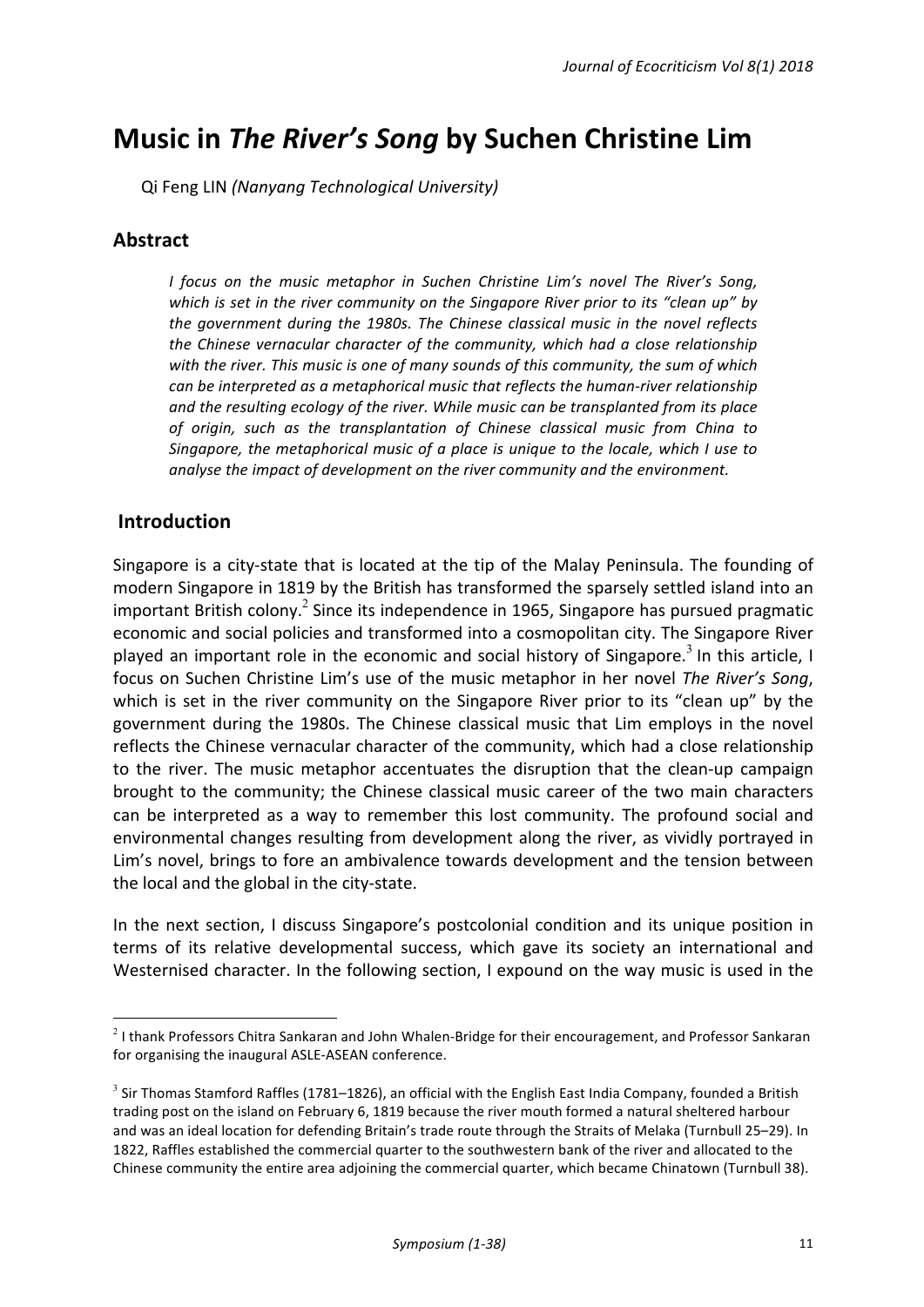novel to depict life in the river community prior to the clean-up of the river, before finishing with concluding remarks.

# **Singapore's Postcolonial Condition**

 

According to Graham Huggan and Helen Tiffin, postcolonial ecocriticism raises the need for "a broadly materialist understanding of the changing relationship between people, animals and environment" that "requires attention...to the cultural politics of representation"  $(12)$ as well as to those more specific "processes of mediation...[that] can be recuperated for anti-colonial critique" (Cilano and DeLoughrey 79). During the colonial period, indigenous relationships to the environment in the colonies were threatened or replaced by Western relationship to the environment that is dominated by instrumental rationality. After decolonization, such encroachment continues in the developing world through the Western ideology of development.

Development is an ideology which the developed world imposes on the developing and, like the ideology of progress, reflects the linear and teleological thinking of the West. It is a historically-produced discourse that was contingent on post-war political imperatives: fear of communism and pressure from the Cold War, the perceived need to address poverty and overpopulation, the need to find markets, the faith in modern science and technology to address social ills as well as in public intervention in the economy (Escobar  $31-38$ ). One of the themes of postcolonial ecocriticism is to challenge such ideologies of development, but without necessarily rejecting the concept of "development" itself as only "a tool of the technocratic west" (Huggan and Tiffin 19). Indeed, development, broadly construed, can yield tangible benefits to the people and the environment in the developing world.

An analysis of a country's postcolonial development needs to take into account its colonial and postcolonial experience. Among former colonies, Singapore's postcolonial experience is unique in two ways.<sup>4</sup> First, it lacked a history of anticolonial struggle on its path towards independence. Second, it unwillingly gained independence after it was ejected from Malaysia in 1965. This abrupt independence compelled the small city-state to pursue economic development. Post-independence Singapore made known its appreciation of the British colonial legacy in its bid to attract investment from Western countries and Japan.<sup>5</sup>

In his study of Singapore's post-independent developmental experience and its contribution to the image of the Asian modern, C. J. Wan-Ling Wee argues that during the 1960s, the ruling People's Action Party (PAP) utilised elements of the British, and later American, West as the source of its "postcolonial identity and state formation" (8). Further, for the sake of creating a society that facilitates export-oriented industrialisation, this naturalised version of the West "was used to *deterritorialise* ... the various immigrant and local cultures," itself

<sup>&</sup>lt;sup>4</sup> A recent resource on Singapore's postcolonial condition is a special issue in *Interventions*, vol. 8 issue 4, 2016.

 $5$  This reliance was reflected in founding Prime Minister Mr Lee Kuan Yew's (1923–2015) decision in 1961 to leave in place the statue of Stamford Raffles, the British founder of modern Singapore, near the Singapore River, as suggested by a Western economic advisor (Lee 66–67). The astonishing economic development that ensued is emphatically captured in the title of Prime Minister Lee's memoirs, *From Third World to First*.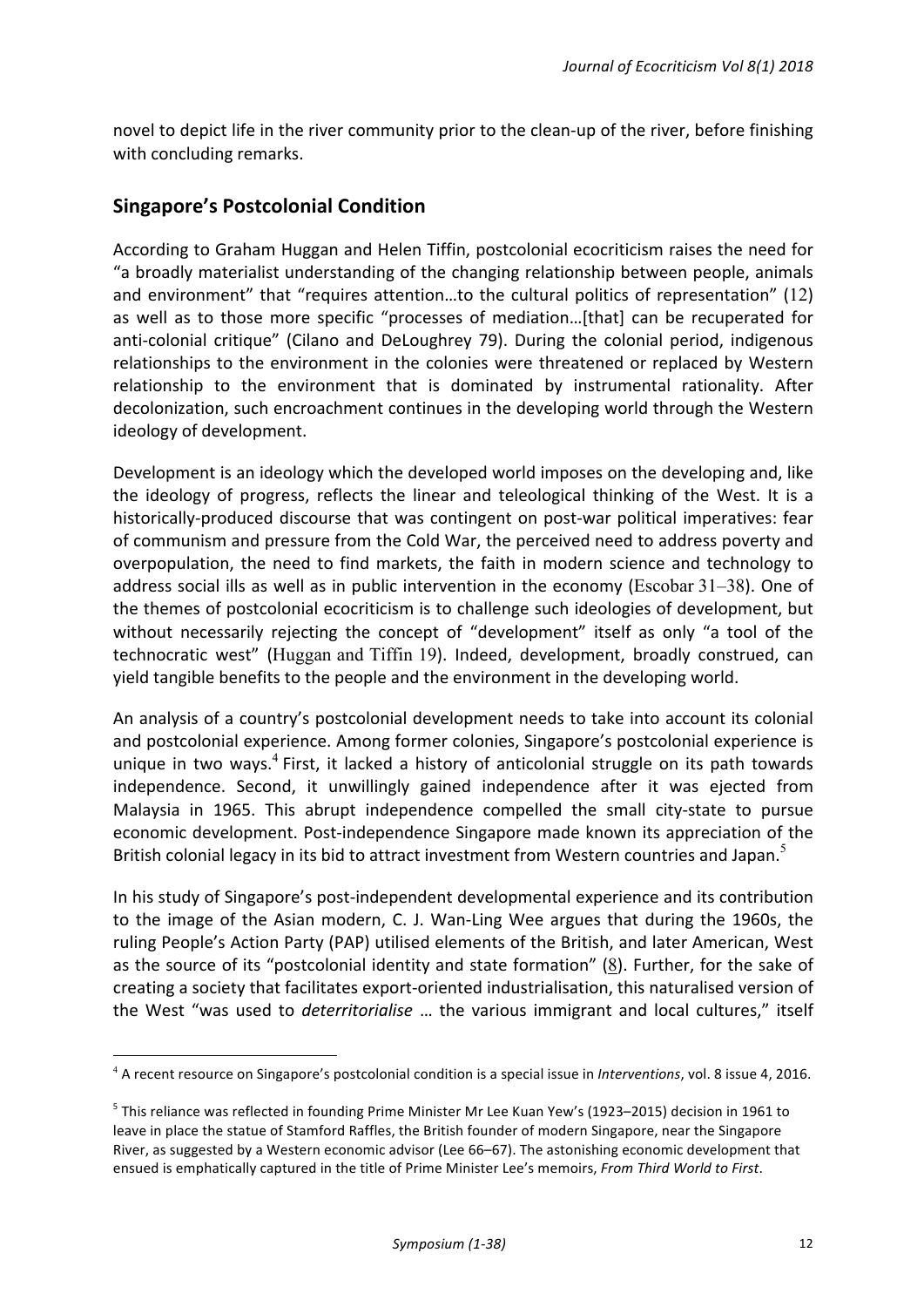aided by the fact that the immigrant Chinese and Indian segments of the population were already partially deterritorialised  $(8,$  emphasis in original). Finally, Wee argues that during the 1980s and 1990s, the PAP attempted to reterritorialise cultural space through the "Asian values" rhetoric, though the Asian financial crisis prompted the PAP to end this rhetoric  $(11)$ and return to affirming global capitalism as "universal truth"  $(30)$ . The upshot is that elements of the West have become parts of Singapore's "Asian-ness" (13).

Singapore's highly modernised, forward-looking, and globalised postcolonial condition is reflected in the country's ethos and literature. The rapid economic and urban development and the resulting rapid disappearance of physical reminders of the past contribute to the prevalence of the trope of forgetting in the Singaporean psyche, a trope that scholars and artists have addressed. Janadas Devan observes that Singapore's history unfolded "as leavings, as partings, as separations, as sudden, unaccountable breaks" and that such piquantly unpleasant experience resulted in the country being "the product of forgettings" (22). Examples include its abrupt separation from Malaysia and its efforts to develop multiculturalism, which relegates and hence induces the forgetting of ethnic-based cultural nationalisms  $(28, 32)$ . On the other hand, Tay Kheng Soon and Robbie Goh suggest that "remembering to forget" is more egregious because it is "a sin of commitment" (20) as Singapore leaves its backward past behind in its efforts to reinvent itself as a global city.

Philip Holden suggests two possibilities for studying postcolonialism in Singapore, considering its unique multicultural society and relatively developed status. The first possibility is the practice of "remembering otherwise" by recovering the "many elements wilfully effaced from Singapore's national narrative" (351). While such recollection is a welcome complement to the national narrative and a powerful critique of the state, it risks seduction by nostalgia for a past that one is unfamiliar with  $(352)$ . The second possibility is to identify and describe the presence of a "colonial shadow" in the ostensibly postcolonial condition which, by providing a possibility of "defamiliarization in the present," creates space for raising questions  $(353-354)$ . Singapore's exceptionality as a polity and its position between the developed and developing countries unsettles the present, particularly through its uniqueness, as an economically developed island city-state, against the familiar categories of the nation-state and postcolonial development.<sup>6</sup>

Singapore's relentless modernization is reflected in its literature. Rajeev Patke observes that novelists in Singapore raise questions that "turn repeatedly towards the rapid and disorienting transformations undergone by the social environment [in Singapore], which leaves the central characters of narrative fictions caught uncertain between disaffection, curiosity and uncertainty about their own and their society's future" (376). Noting that Singapore's desire to be a global city is compelled and complicated by its city-state status, Shirley Lim observes that English language literature in Singapore is centred on the local that is imagined in relation to a globalized Western other, with a notable absence of the imagination of the rest of the Southeast Asian region  $(214, 217)$ .

<u> 1989 - Johann Barn, mars ann an t-Amhain an t-Amhain an t-Amhain an t-Amhain an t-Amhain an t-Amhain an t-Amh</u>

 $6$  Extrapolating from Holden's work, Chua Beng Huat observed that as a city-state with a considerable number of its citizens residing abroad, Singapore also challenges us to imagine a postcolonialism "decentred not only with reference to any specific colonial metropolitan centre but also to the nation-state" (239).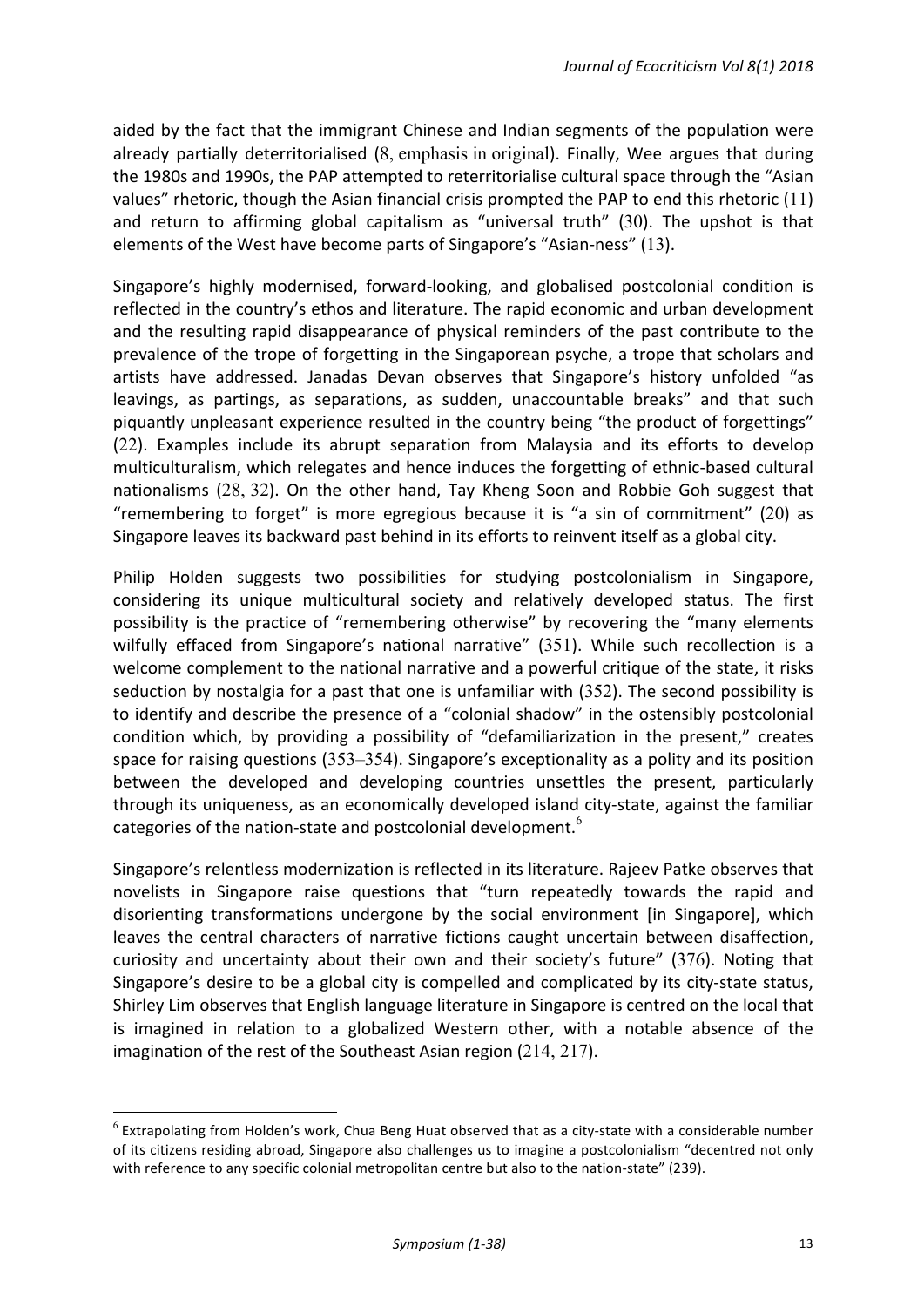In sum, Singapore's postcolonial condition is marked by a calculated embrace of Western economic development and, at the same time, recognition that Singapore is at its core an Asian society. Singapore's city-state status and resulting geopolitical vulnerability prompted its early political leaders to resolutely pursue modernisation, thereby exacerbating the concomitant deterriorialisation of its ethnic cultures. Wee observes that "[w]hile life-worlds have always been colonised by market forces and administrative systems, it is the extent to which the PAP state is committed to the instrumentalising notion of modernity as a tool for its nation-building that is notable" (21, emphasis in original). This instrumental and pragmatic developmental stance led to a committed effort by the government to transform Singapore's environment, in some cases leading to resettlement of communities and loss of traditional ways of life. In *The River's Song*, Lim vividly depicts the often overlooked human cost of development of the Singapore River.

# **The River's Song**

<u> 1989 - Johann Barn, mars ann an t-Amhain an t-Amhain an t-Amhain an t-Amhain an t-Amhain an t-Amhain an t-Amh</u>

Suchen Christine Lim (1948–) was born in Perak, Malaysia and moved to Singapore in her teens. Lim's oeuvre thus far has been dominated by historical fiction; all five of her novels were set in Malaysia or Singapore during the colonial and post-independent history of the two countries, ranging from the late nineteenth century to the late twentieth century. Lim considers historical fiction as a much-needed complement to history. While history tends to be centred on political actors and extraordinary individuals and is influenced by political imperatives, fiction is able to focus on the ordinary or marginalised individual ("Keeper of the Creative Flame" 154). Place is an important thematic in Lim's writing. Lim believes that deep down, humans are "tribal" and that "a sense of place and history gives us our identity," which is even more important for nations with a short history, such as Singapore (151,152). Lim suggests that her childhood in Malaysia gave her "a sense of space and mountains and blue sky," thus making her sensitive to "the very earth" of Singapore (143).

In the traditional Chinese stories that Lim grew up with, the poets and peasants sang and revealed their sorrows to the river. She employs this trope by titling her poignant but unsentimental novel *The River's Song*, reflecting how the Singapore River received the sorrow of the people and was the site of joy and celebrations ("In Conversation" 213). During the colonial period, there was no pressing need to clean up the unsewered squatters, tenement buildings, farms, and industries along the Singapore River. The postindependence government implemented a demolish-and-rebuild policy where the immediate planning aims were to remove slums from the city centre and provide amenities and optimise the use of scarce land for economic development (Kong and Yeoh 247–248).<sup>7</sup> In 1977, Prime Minister Lee initiated a ten-year campaign to clean up the river (Joshi et al.  $652-657$ ). The concomitant resettlement of homes and industries reconfigured the lives of the river-people.

 $7$  From the late 1990s onwards, the city-state's urban renewal policy shifted from the "demolish-and-rebuild" emphasis of the early post-independent years towards one that accommodated conservation of urban heritage (Yeoh and Huang 412-416).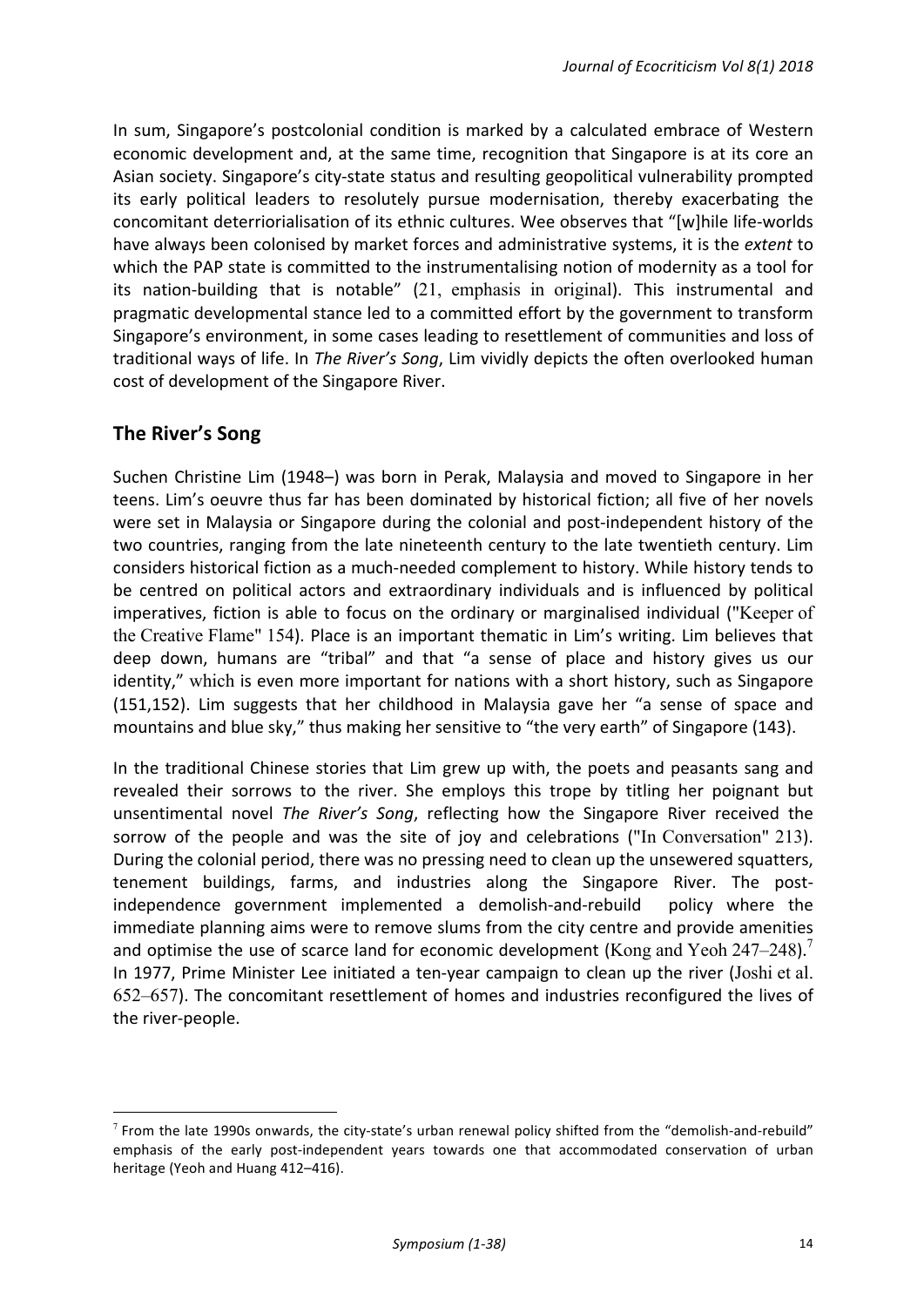Lim's novel traces the relationship between Wong Ping-ping and Wong Fook Weng from the 1960s to the present. The river plays a central role throughout the novel. Ping and Weng met on the streets of Chinatown when it was flooded after a downpour and their adolescent years together revolved around Chinatown and the river. The parents of Ping's mother met at a river in China and eloped to Singapore. Weng's mother drowned in the river when he was a young boy. Living in a hut by the river in Kampong Squatters ("kampong" means village in Malay), Weng and his father, Chong Suk are constantly reminded of Weng's mother. Life, hope, and tragedy intermingle in the Singapore River.

The novel unfolds against a backdrop of a rapidly developing Singapore, which the characters have to negotiate on top of the viccisitudes of their lives, not least through their moving away from the river. Weng's family, who was living in a squatter hut on the river, was resettled in high-rise public housing. Ping had earlier moved in with her mother, who had married Uncle Chang, son of a wealthy family. Like Singapore's physical and economic transformation, Ping's move from Chinatown to a wealthy neighbourhood was exhilarating though not without painful adjustments. Indeed, the anguish that Ping and the evicted river people felt from adjusting to the new environment is captured in a scene in which Ping, who was about thirteen and had moved into the residence about four months ago, jumped on and broke her bed in a fit of angst. Uncle Chang's deadpan response was to buy her a new bed (*The River's Song* 109).

The opening scene of the novel is particularly arresting and foreshadows the novel's plot  $(11-12)$ . Incongruent with the modern buildings along the Singapore River, Weng was dressed in funeral garb and plays a lugubrious tune on his Chinese bamboo flute, or the *dizi* (it is not clear whether he had come from a funeral). The Prime Minister had declared on the same day that his Clean River campaign was a success, which dates the scene to the end of the campaign in 1987. This scene is striking in two ways. The first is Weng's occupation, as we later learn, as a professional musician. To make a living as a professional artist is an uncommon feat in a country whose psyche revolves around economic development. His unusual profession is accentuated by his annual spontaneous and hence unlicensed performance at the River, which draws curious onlookers and a handful of aging former residents of the river; the latter recognise the tune and the poignancy of his act. The second is the fact that all the major characters in the novel play a traditional *Chinese* instrument. The Chinese classical music represents a resistance against the English-speaking technocratic elite. $8<sup>8</sup>$ 

# **Music and Place**

<u> 1989 - Johann Barn, mars ann an t-Amhain an t-Amhain an t-Amhain an t-Amhain an t-Amhain an t-Amhain an t-Amh</u>

The constant motion of water in the river is evocative of agency by nature as well as lifeforms in or near the river. Hence, it is not surprising that writers have described the

 $8$  Lim notes that the English educated dominated government and mainstream public discourse and thinking during the 1960s and 1970s and led to the dismissal of the art of the non-English speaking population as not culture ("In Conversation" 212).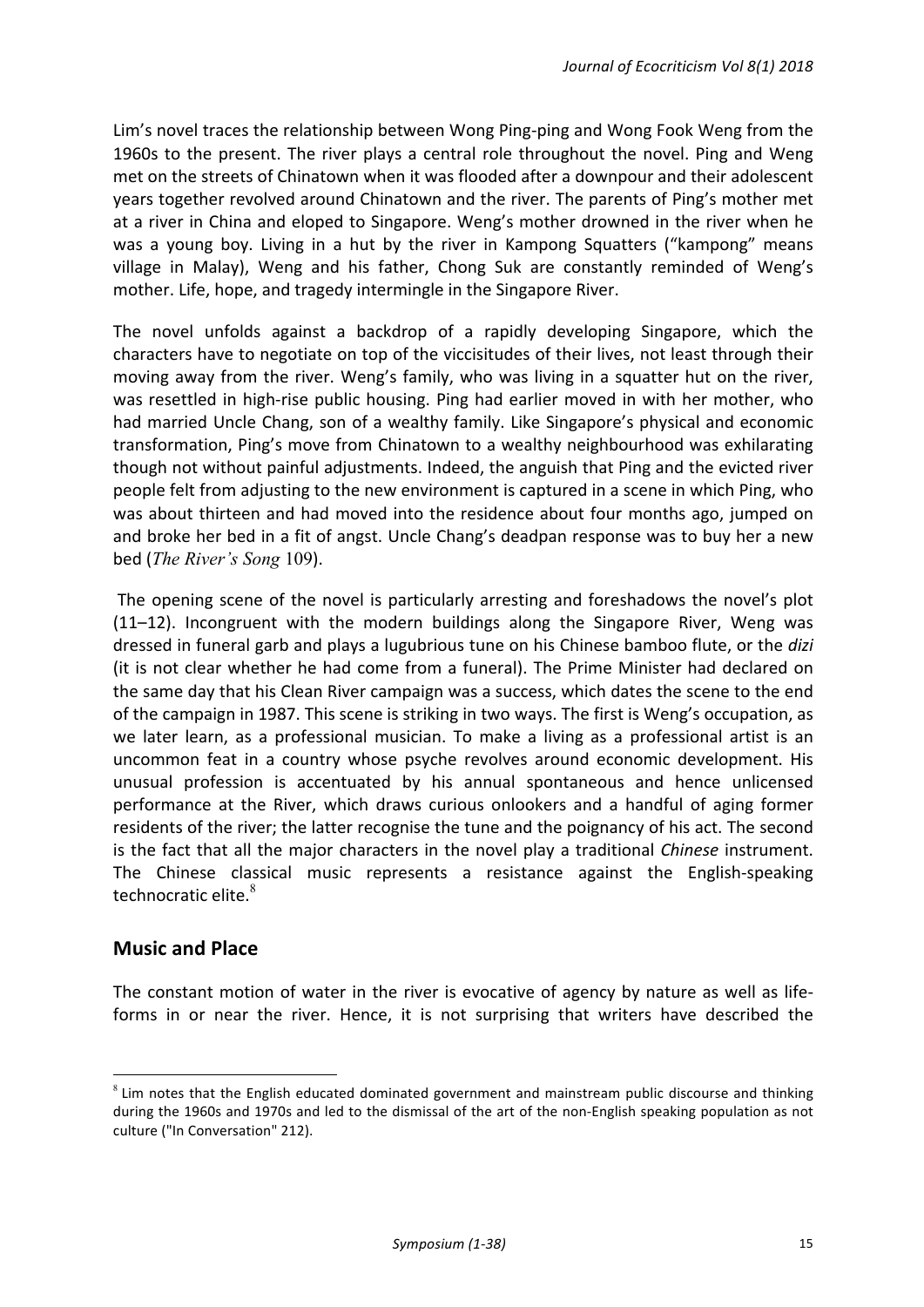movement of the river as creating some form of art. In A Sand County Almanac, Aldo Leopold (1887–1948) describes the river as creating an evanescent painting along its banks; the silt that is deposited by the river along the bank becomes a canvas that is serendipitously coloured by vegetation (Leopold  $51-52$ ). He also describes in musical terms the (phenomenal and noumenal) harmony of an undeveloped Rio Gavilan in the Chihuahua watershed in Mexico and uses it to criticise how reductionistic science and progress are disrupting this music (149–154).

Lim invokes both literal and metaphorical senses of music. In its literal sense, the Chinese classical music was enjoyed as a form of live social entertainment and symbolised the ethnic roots of the Chinese community on the River and in nearby Chinatown.<sup>9</sup> More important for our purposes, it symbolised the Chinese vernacular character of the river community. It also represents the emotional ties across the generations, as illustrated by Weng's learning the *dizi* from his father (whose primary instrument was the *pipa*, a lute-like instrument) and Ping's learning the *pipa* from Weng's father in secret. Ping's mother, a former noted *pipa* performer in Chinatown, forbade her to learn the instrument, thus forshadowing their estrangement when Ping moved to the United States after high school.

Lim invokes a metaphorical sense of music when she describes the sounds on the river:

Weng ran out of the hut, pulled off his shorts and jumped into the river. At the crack of dawn the river had stirred to life. Fires were lit in the stoves in his neighbours' huts. Bare-chested boatmen squatted on the decks of their bumboats brushing their teeth with a bit of coconut husk, gargling into their tin mugs like hundreds of tenors and baritones in the choir. This was the music Weng had heard since he was a toddler on his parents' boat, when they still lived on a boat then. He swam out to the middle of the cool brown water. (57)

Here, Lim depicts the sounds of the river as constituting a rhythm of human life. Sound is an important element of the urban landscape. The "sonic ecology" of cities can be described as "a permeable, modulating, fleeting and occasionally persistent soundscape within and across different social and physical sectors of the city" (Atkinson 1913). Thus, while the Chinese classical music symbolises the life of the river community, the sonic ecology of the river and its surrounding locales, which is caused by humans and non-human elements, can be interpreted as a metaphorical music. This metaphorical music of the river community includes the Chinese classical music that was played in the community, most notably by the major characters. While Leopold's phenomenal and noumenal music of the Rio Gavilan are audible and inaudible respectively (in the literal sense), the literal and metaphorical music in the novel are both audible.

The use of music, either in the literal or metaphorical sense, to interpret and describe rivers and its ecology in general, requires special care to avoid two misconceptions. First, the ability of music to achieve harmony means the music metaphor has a tendency to lead to an

<u> 1989 - Johann Barn, mars ann an t-Amhain an t-Amhain an t-Amhain an t-Amhain an t-Amhain an t-Amhain an t-Amh</u>

 $9$  The coolies' appreciation of Chinese music in the novel reveals a softer cultural side to the "masculinist immigrant ethos which has become almost axiomatic in our thinking of the Chinese in Southeast Asia within the context of capitalist modernization" (Poon 29).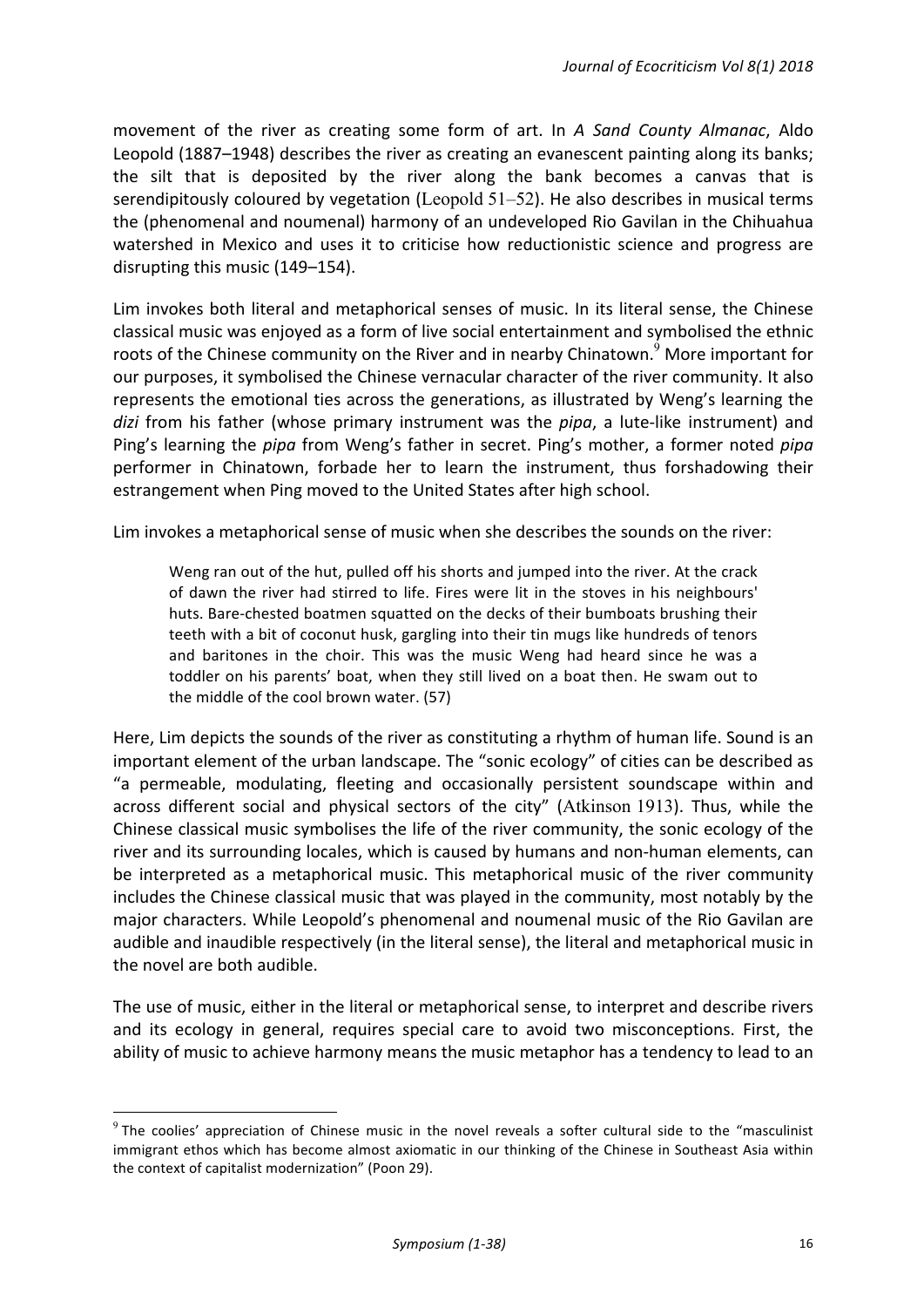interpretation of nature existing in an ideal, harmonious state or that its relationships with humans are harmonious. However, no ideal, harmonious state of nature exists. Rather, nature is in a constant state of flux. Underscoring the subtleness of this point, ecologist Daniel Botkin, using the language of music and harmony in a way that tantalizingly confirms yet refutes this misconception, writes: "nature undisturbed by human influence seemed more like a symphony whose harmonies arise from variation and change over every interval of time"  $(62)$ . The challenge for humans is to recognise that this "symphony" consists of several compositions that are being played at the same time and come together in a discordant way, and to choose between the compositions. Thus, the mode of human interaction with the environment can be considered as consciously or unconsciously leading to a particular composition in this "symphony" of nature. In the novel, we encounter two such compositions. The river community's habitually close relationship to the Singapore River prevented them from realising that their activities are severely polluting the river. On the other hand, the clean-up of the river is a conscious effort by the government to control river pollution while improving amenities and realizing the economic value of the waterfront. Both relationships result in different compositions in the "symphony" of nature. Neither relationship is harmonious.

Second, studying the music of a location underscores the importance of place. However, music and place can also be dissociated. As Holly Watkins observes, music occurs in a physical space, but also constitutes a place of sorts by invoking in the listener a metaphorical time and space  $(405)$ . The mobility of music—that it can be performed or enjoyed at different places by different peoples—means that its place of origin can be easily relegated to distant memory  $(408)$ . The music of a place, like its ecology, is constantly in flux. 

The Chinese classical music in the novel recalls Watkins's observation on the relationship between place and music. The music emerges from and nurtures the river community. Indeed, the attachment of the community to the locale speaks to their emotional bond to the place and to their livelihoods, which is anachronistic in present-day Singapore. On the other hand, and as mentioned earlier, the music is not restricted to its place of origin, as seen in how the music was transplanted from China. A more poignant example is Weng's annual return to the Singapore River to play his *dizi* to commemorate the evicted river community, a music that signified not only the Chinese culture from China but also the life of the lost river community (Lim, C. 155–158, 186–187). Weng's *dizi* music stands out in the sonic ecology of the river, which has become a cosmopolitan space that is homogenized by globalisation and market forces.

In contrast, the river's metaphorical music—the sounds of the river and its habitants—is created by the life and processes of the river and hence both share the same fate. The human community and its sound, or metaphorical music, disappeared following the clean up of the river. The disappearance of the metaphorical music, which emerged from the river community and which the Chinese classical music constantly reminds one of, underscores the painful adjustment the community experienced due to their eviction. The eviction of the river people is one of the more striking instances of the deterritorialization of the Chinese immigrant culture during Singapore's modernization drive.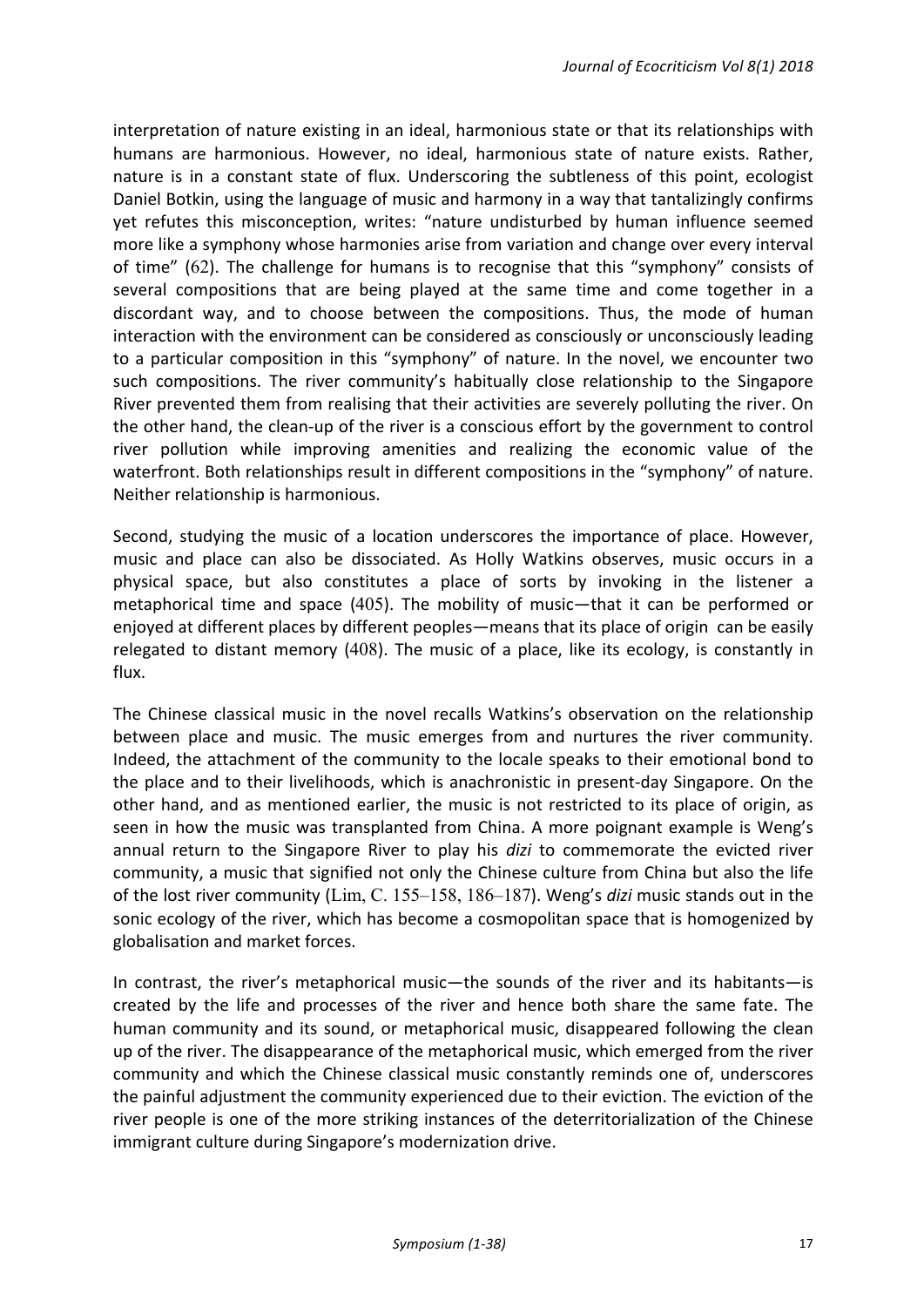The clean-up of the river resulted in the eviction of the river community from the river, as well as environmental and economic benefits, thus invoking an ambivalent attitude in the novel. Although the river community's consciousness and livelihoods were centred on the river, the community did not pay particular environmental attention to the river. Only when the eviction troubles begin does Weng realise that the river is a "cesspool in the heart of the city" (59-60). Considering the extent of the pollution, it is difficult to imagine young Weng and Ping swimming in the polluted river (45–46). At the end of the novel, Ping visits Singapore from the United States, her first in a long time, and reflects on the changes along the river. The river's tributaries and the hut of Weng's family, which had no electricity or running water, were replaced by swanky new hotels and condominiums. Ping displays resigned acceptance to the constant transformation of the landscape and the resulting forgetfulness in the city-state (282–283). The river is now clean and hosts human activities, and its corresponding sonic ecology, that are in keeping with modern standards of sanitation and economic productivity.

# **The Music of Development**

An important characteristic of Singapore which Lim's novel underscores is its single-minded focus on economic development and modernization, which resulted in changes in the urban environment and a latent forgetfulness in its residents. Following its clean-up, the river was reclaimed for three functions: economic utility, public access, and its cultural and historical value (Chang and Huang 2090–2098). The music and sonic ecology associated with the hotels, condominiums, and food and beverage outlets that were subsequently established along the river are distinctly different from that of the river community before the clean-up.

Lim's novel raises two related questions. First, what musical idiom can one make of current Singapore society, considering its ethnic and cultural diversity, commitment to economic growth, and status as a global city-state? Such an idiom, if it exists, would inevitably be influenced by Singapore's economic development and entail a pragmatic stance towards the environment. Indeed, one might ask whether a unified multicultural musical idiom and an indigenous form of environmentalism in Singapore can emerge from the populace, which is made up of the indigeneous Malays and deterritorialised immigrant ethnicities, to the extent that their identities, cultures, and livelihoods are not homogenised and overtaken by modern economic development. At the same time, Lim's focus here on the Chinese community raises the issue of the ways in which the Chinese diaspora in Southeast Asia can contribute to ameliorating the environmental predicament in the region.

The second question is whether metaphorical music can encourage a sense of place and rootedness in Singapore, and whether this sense of place and rootedness can be preserved in spite of economic growth. Singapore's rapid and disorienting transformation is already unsettling to some and means its sonic ecology is constantly changing. A good place to explore this question is the Singapore River, where the river's role in the city has been recast from a hub for transportation and local culture to one for consumption, business, and leisure that is mainly targeted at an urban audience. The present sonic ecology of the river does not possess sufficient local character as well as rootedness to instill a sense of place in its listener. A location in Singapore that is oriented towards the local would presumably possess a stronger sense of place.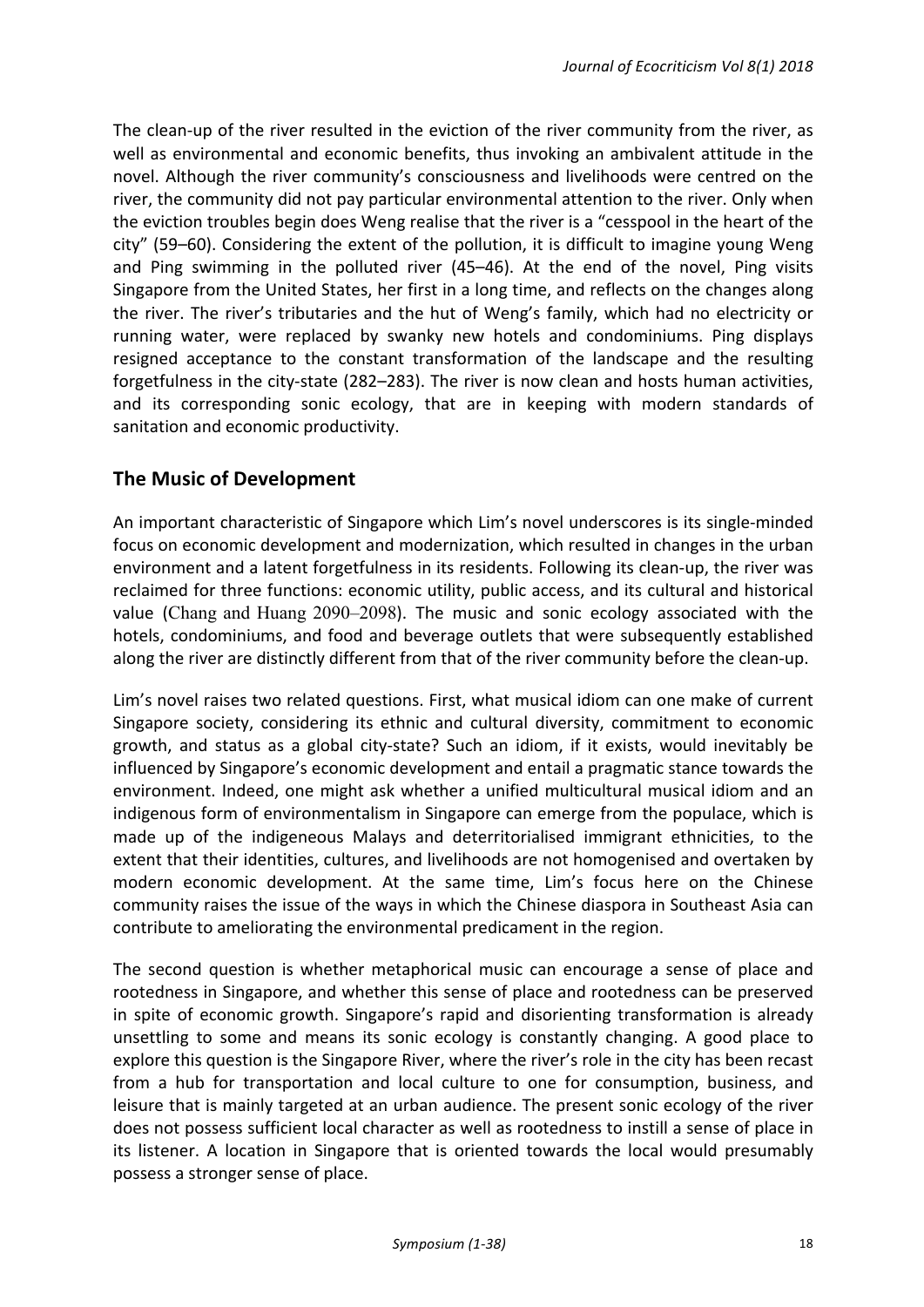As Singapore seeks a balance between the "excesses of global urbanism and the parochialism of vernacular concerns" (Chang and Huang 2085), the society's perspective on the environment will continue to change. Using the music metaphor while recognizing its fluid quality can help us understand and reflect on the changes in Singapore society and its environmental perspective.

#### **Works Cited**

- Atkinson, Rowland. "Ecology of Sound: The Sonic Order of Urban Space." *Urban Studies*, vol. 44, no. 10, 2007, pp. 1905–1917, doi:doi:10.1080/00420980701471901.
- Botkin, Daniel B. *Discordant Harmonies: A New Ecology for the Twenty-First Century.* Oxford University Press, 1990.
- Chang, T. C. and Shirlena Huang. "Reclaiming the City: Waterfront Development in Singapore." *Urban Studies*, vol. 48, no. 10, 2011, pp. 2085-2100.
- Chua, Beng Huat. "Southeast Asia in Postcolonial Studies: An Introduction." Postcolonial Studies, vol. 11, no. 3, 2008, pp. 231-240, doi:10.1080/13688790802226637.
- Devan, Janadas. "Forgetting to Remember." Our Place in Time, edited by Kian-Woon Kwok et al., Singapore Heritage Society, 1999, pp. 21-33.
- Escobar, Arturo. *Encountering Development: The Making and Unmaking of the Third World.* Princeton University Press, 2012.
- Holden, Philip. "Postcolonial Desire: Placing Singapore." *Postcolonial Studies*, vol. 11, no. 3, 2008, pp. 345–361, doi:10.1080/13688790802226736.
- Huggan, Graham and Helen Tiffin. Postcolonial Ecocriticism: Literature, Animals, Environment. 2nd edition, Routledge, 2015.
- Joshi, Yugal Kishore et al. "Cleaning of the Singapore River and Kallang Basin in Singapore: Economic, Social, and Environmental Dimensions." *International Journal of Water Resources Development*, vol. 28, no. 4, 2012, pp. 647-658, doi:10.1080/07900627.2012.669034.
- Kong, Lily and Brenda S. A. Yeoh. "Urban Conservation in Singapore: A Survey of State Policies and Popular Attitudes." *Urban Studies*, vol. 31, no. 2, 1994, pp. 247-265.
- Lee, Kuan Yew. From Third World to First. Times Media, 2000.
- Leopold, Aldo. A Sand County Almanac, and Sketches Here and There. Oxford University Press, 1949.
- Lim, Shirley Geok-lin. "Regionalism, English Narrative, and Singapore as Home and Global City." Postcolonial *Urbanism: Southeast Asian Cities and Global Processes*, edited by Ryan Bishop et al., Routledge, 2003, pp. 205–224.
- Lim, Suchen Christine. "In Conversation." Interview by Uma Jayaraman, Asiatic, 2014, pp. 209-214.
- ---. "Keeper of the Creative Flame." Interview by Mohammad A. Quayum, *The Journal of Commonwealth Literature*, September 1, 2006 2006, pp. 145–158.
- ---. The River's Song. Aurora Metro Books, 2013.
- Patke, Rajeev. "Postcolonial Literature in Southeast Asia." The Cambridge History of Postcolonial Literature, edited by Ato Quayson, vol. 1, Cambridge University Press, 2012, pp. 352-384.
- Poon, Angelia. "Mining the Archive: Historical Fiction, Counter-Modernities, and Suchen Christine Lim's a Bit of Earth." The Journal of Commonwealth Literature, vol. 43, no. 3, 2008, pp. 25–42, doi:10.1177/0021989408095236.
- Tay, Kheng Soon and Robbie B. H. Goh. "Reading the Southeast Asian City in the Context of Rapid Economic Growth." Theorizing the Southeast Asian City as Text: Urban Landscapes, Cultural Documents, and *Interpretative Experiences*, edited by Robbie B. H. Goh and Brenda S. A. Yeoh, World Scientific, 2003, pp. 13–27.
- Turnbull, C. M. A History of Modern Singapore, 1819–2005. NUS Press, 2009.
- Watkins, Holly. "Musical Ecologies of Place and Placelessness." Journal of the American Musicological Society, vol. 64, no. 2, 2011, pp. 404-408, doi:10.1525/jams.2011.64.2.404.
- Wee, C. J. Wan-Ling. The Asian Modern: Culture, Capitalist Development, Singapore. Hong Kong University Press, 2007.
- Yeoh, Brenda S. A. and Shirlena Huang. "The Conservation-Redevelopment Dilemma in Singapore." *Cities*, vol. 13, no. 6, 1996, pp. 411-422, doi: http://dx.doi.org/10.1016/0264-2751(96)00028-5.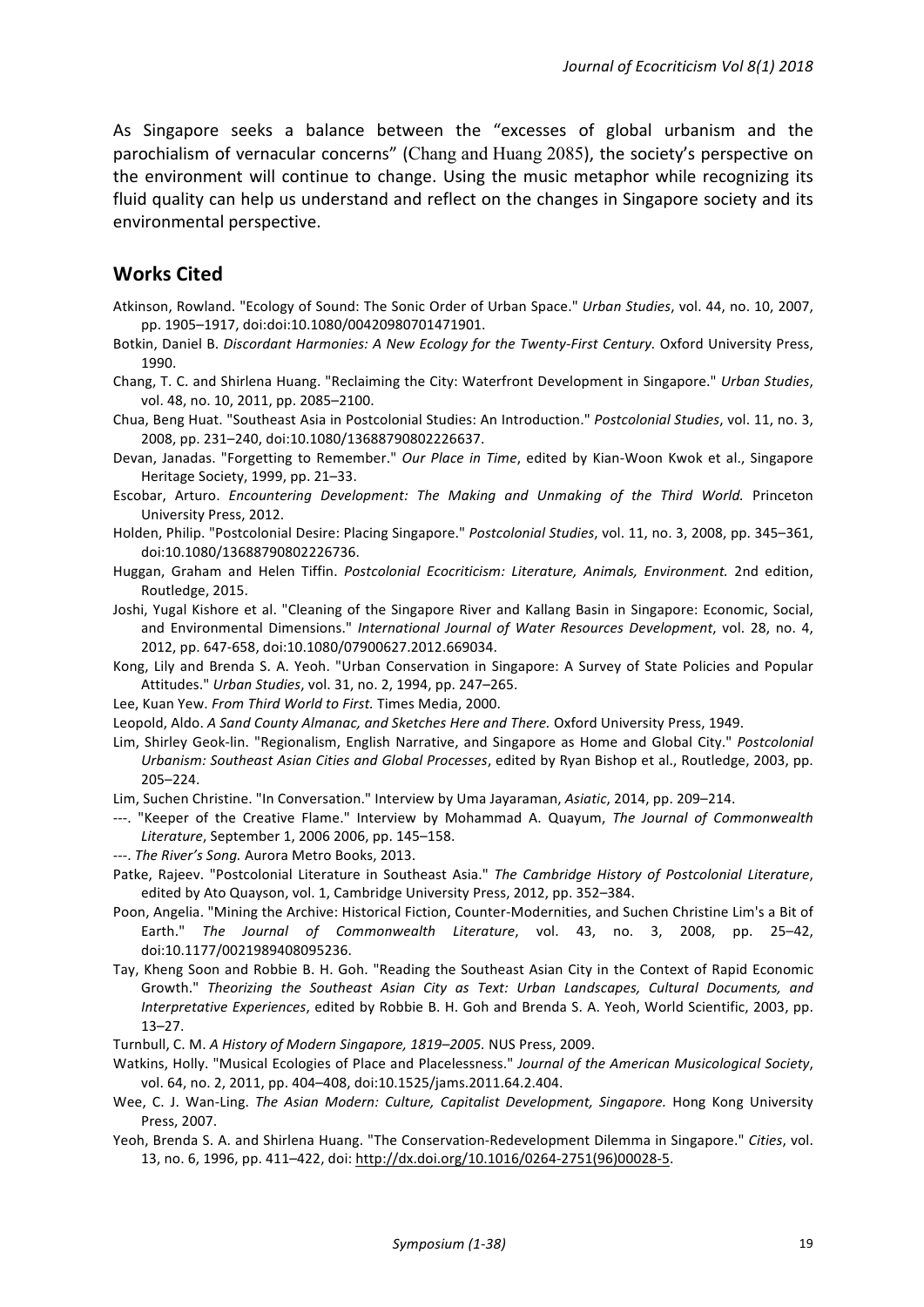# A Sense of Place, a Sense of Home and a Sense of Self: Ecological Imagination **in Hoang A Sang's** *The Dreams of Chestnut Colour*

NGUYEN Thi Dieu Linh *(Hanoi University of Education)*

# **Abstract**

The purpose of this paper is to explore the ecological imagination in The Dreams of *Chestnut Colour, a prose writing collection by Vietnamese writer Hoang A Sang,* using the ecocritical lens and focusing on place, dwelling, home and self. By defining The Woodland and The Urban as localized, symbolic and psychical places, the author exposes the contrast between them, which is related to the urbanization and the *cultural conflicts between the minority Tay people and the majority Kinh people. By* choosing both memories, dreams and daily life stories to perceive The Woodland and The Urban, Sang describes a metaphorical journey in which he discovers his identity and that of the Tay people.

# **Introduction**

<u> 1989 - Johann Barn, mars ann an t-Amhain an t-Amhain an t-Amhain an t-Amhain an t-Amhain an t-Amhain an t-Amh</u>

*The Dreams of Chestnut Colour* is a prose writing collection by Hoang A Sang, a Vietnamese writer and journalist. The collection was published both in print and online newspapers from 2007 to 2012, and then published by Ho Chi Minh City General Publishing House in 2014. Being a member of the Tay<sup>10</sup> ethnic group, the author was born in 1976 and grew up at Cao Bang province where Tay people live in the valleys and the mountains. At the age of eighteen, he moved to Hanoi for his tertiary education, subsequently starting his career as a painter, writer and journalist. Though a resident of Hanoi city for more than twenty years, he still identifies himself as an exile from the urban environment, which has alienated him from his selfhood and the surrounding world. In his attempt to overcome this alienation, he has re-created the ecological imagination of The Woodland which is localized in his hometown, Pac Thay village.

The concept of place plays an important role in this book. The collection is divided into two parts which are named "The Woodland" (including 13 pieces of prose writing) and "The Urban" (including 14 pieces of prose writing) and can be read as a metaphorical journey enacted between these two places, via which the author attempts to explore his sense of home and his sense of self. The purpose of my paper is to explore the ecological imagination in this collection, which is related to the "dwelling", a key concept in ecocriticism (Garrard, 2004). In his book, A Sang depicts dwelling as space, in which the interaction between us

 $10$  The Tay is one of the fifty-four ethnic groups in Vietnam today. They live primarily along the lower slopes of the mountains in northern Vietnam. With a population of 1.7 million, the Tay is the second largest ethnic group after the majority Kinh people. Having settled down in Vietnam from the second half of 1000BC, the Tay lived off agriculture. They speak the Tay language (part of the Tai-Kadai group of languages) and Vietnamese, which is their second language as well as their formal language at school. Generally, they practice Then– a native belief in which they worship natural gods, tutelary gods and ancestors. In recent years, their lives have been changed rapidly because of the process of modernization in Vietnam.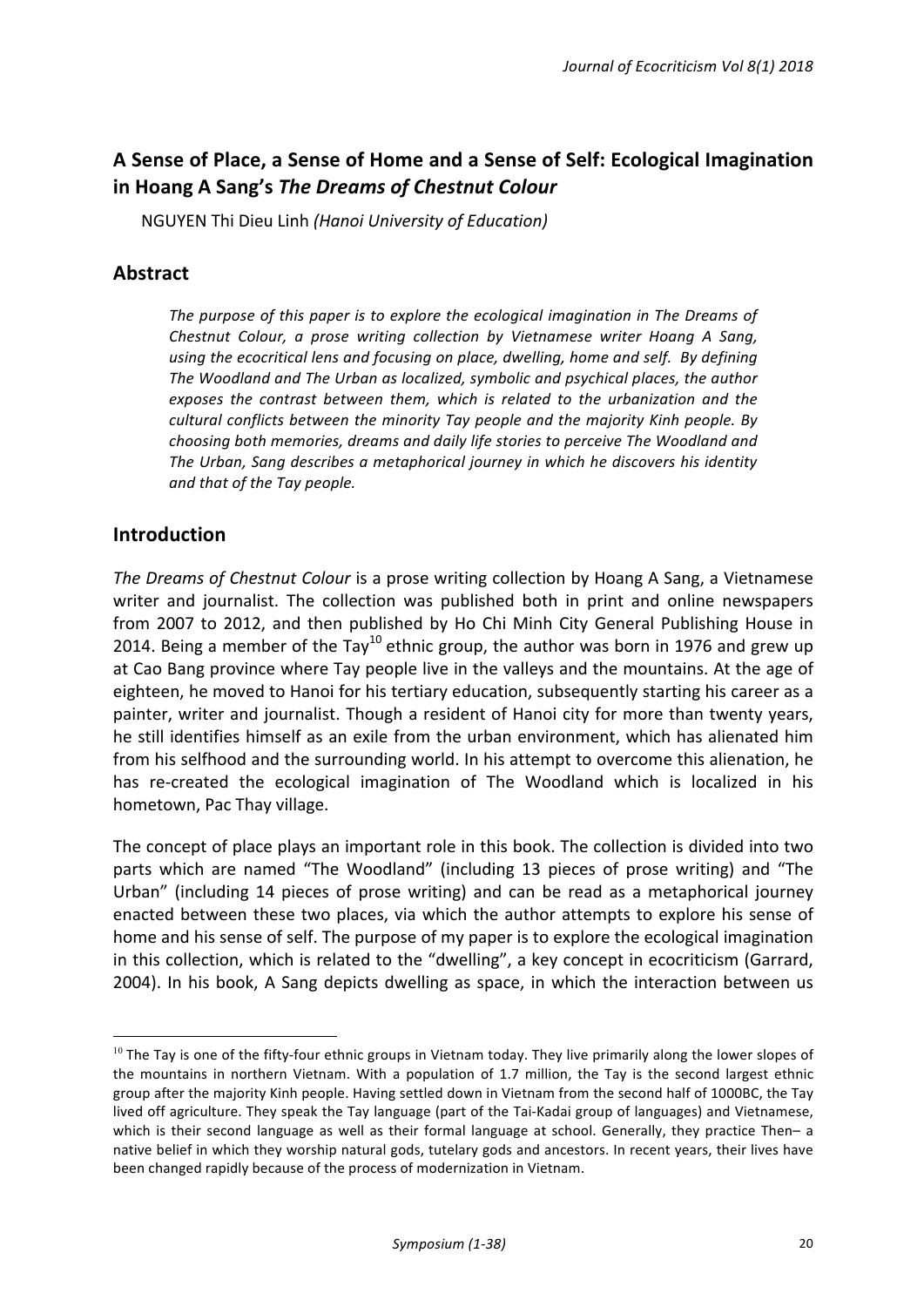and the environment helps us to learn more about ourselves. As Donelle N Dreese states in her book, entitled *Ecocriticism Creating Self and Place in Environmental and American Indian* Literature, "An important conviction of ecocriticism is that we are interconnected with the world around us and, therefore, studying the environment involves studying how human beings affect and interact with the environment" (Dreese, 2002, 4). In addition, this collection also connects ecological imagination with urbanization, environmental changes, and cultural conflicts between the minority Tay people and the majority Kinh people. Kate Rigby's idea of "reconnecting the social and the ecological", where she negotiates Bate's view that 'ecological exploitation is always coordinate with social exploitation'", may be of relevance (Rigby, 161).

Ultimately, it is important for mainly urban readers to know about the inseparable connection between A Sang's stories and the Tay people's idea of storytelling. In the Tay traditional culture, oral storytelling plays an essential role. Because they do not have their own writing system, it is the oral storytelling tradition that allows them to transmit their understandings of themselves and the surrounding world from generation to generation. Therefore, to them, reality and imagination are two sides of the same coin, and likewise, recovering lost stories and inventing new stories are not differentiated. In his book, A Sang defines himself as a storyteller who is a part of the Tay storytelling tradition. Most of the stories about The Woodland are re-told to the character "I", who is the audience, from his father, his grandfather, and other old people in the village who are the storytellers. And then, character "I", as a storyteller, recreates these stories in his own way.

There are two kinds of the ecological imaginations of the Tay in *The Dreams of Chestnut Colour*. Both of them are culturally situated, and therefore, are influenced by culture in their own ways. One kind comes from urban people who have become biased in the way they see and think about minority cultures, including the Tay's. Firstly, urban people are prejudiced against the Tay under the assumption that minority people always live in a "natural" and "wild" way. Moreover, the urban people think of their natural environment as something harmonious and romantic so that, occasionally, they come to take photos to post on the social network ("The Curse of the Upland Terraces", "Ice and Snow: the Tragedy of Pain and Beauty"). Another misunderstanding, widely shared among urban people, is that minorities including the Tay have been considered as closely embedded in "nature" and "wilderness", which leads to their being stereotyped by urban people. The urbanites align "minority" with the things that are described as "rather rare in the urban" such as "minority food", "minority wine", and even "minority whore"("Masqueraded 'moth'!", "The Dream of Chestnut Colour", "The Orientating Little Stream", "The Life of the Whore and Virtue Revival Moments"). Moreover, the author himself, often from the perspective of the narrative "I", also co-opts the ecological imagination of the Tay to embody a sense of nostalgia for the past (even a past that he has never lived), as well as idealistic expectations for the future. Indeed, the Tay have provided not only the locations but also the imagery for this kind of imagination. Yet, A Sang has strong doubts about both types of idealized imagination. As we know, he alludes to the image of "dreams" frequently in twenty-seven pieces of prose writing, including the title of the book. Thus, living in The Urban and dreaming of The Woodland can be considered as a kind of reterritorialization. As Dresse mentions in her book: "Part of the reterritorialization effort involves recovery of lost stories and cultural practices, but that effort also involves imagination and invention" (2002, 114).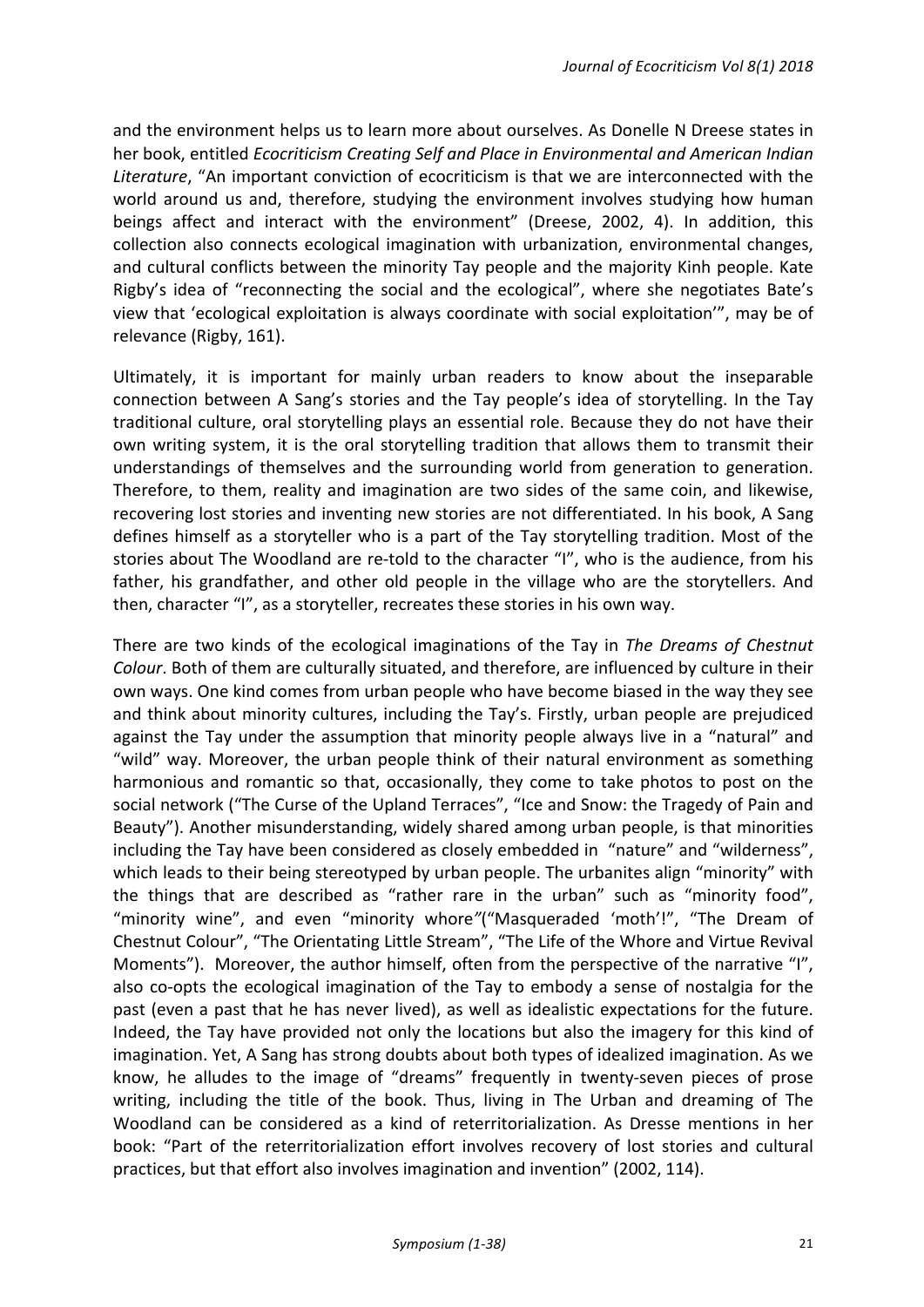# **The Woodland and the Urban: a Sense of Place**

Two parts of the collection which are named "The Woodland" and "The Urban" indicate a sense of place. In twenty-seven pieces of prose works, it is the narrative "I" that recreates the ecological imagination on the interlaced "spiderweb" and thereby travels between the two places. The narrative "I" describes and contrasts The Woodland and The Urban as localized, symbolic, and psychical places.

Firstly, being localized places, The Woodland and The Urban are identified as Pac Thay, the village and Hanoi, the capital. The center and the heart of The Woodland is the author's hometown "ban Pac Thay"—"Pac Thay village"<sup>11</sup>. The Woodland is localized in Pac Thay village with all its own history and culture as well as social relations and belief systems. Therefore, it carries ecological and cultural significance. The Urban's setting is Hanoi. Being the capital city of Vietnam, Hanoi is regarded as the political and cultural center of the Kinh people. This city is not only the dwelling place of many generations of the majority Kinh people and the place where their culture is preserved, but also a symbol of urbanization and modernization, particularly in northern Vietnam. As a center, it imprints its cultural values unwittingly or deliberately on the surrounding places. By building a contrast between these two places. A Sang implicitly underlines the historical and cultural oppression of The Urban imposed upon The Woodland.

The imagination of The Woodland and The Urban has been created to represent the dichotomy between nature and human artifice, as well as life-giving and life-destroying places. A Sang describes The Woodland as affirming of both nature and culture. He depicts his hometown with vivid natural scenes such as mornings in the field, full moon nights and old forests. On the contrary, in The Urban, the moon appears "yellow, fragile and maudlin", and as he claims: "I could not be moved by this kind of moon" ("Be Wildered Moon in the Urban"). Likewise, the eucalyptus tree becomes "deformed and lonely" ("The Lonely Eucalyptus Tree") and wild animals lose their survival instinct ("The Animals Which no Longer Remember the Woodland", "In the City, Both the Babbler and I are Affected!").

The existing conflicts between The Woodland and The Urban tend to escalate when it comes to cultural and ethnical problems. According to A Sang, the Tay's traditionally harmonious interactions with the environment are different from the discordant manner in which the urban people interact with theirs. He reinforces a sympathetic relationship between human and the natural/non-human world by using images and metaphors to underscore the Tay people's culture, which emphasizes sustainable living. For example, being a member of Tay ethnic community, he assumes that the non-human world around us is mortal in exactly the same way as we human beings are. Moreover, our mortality is presented as being dependent on that of the non-human. In "The Water-wheel and My Aunt<sup>"</sup>, he tells the life story of his aunt named Nhinh and the water-wheel of the family named Coon Ta Linh. His aunt was born at the same time as the family made the water-

<u> 1989 - Johann Barn, mars ann an t-Amhain an t-Amhain an t-Amhain an t-Amhain an t-Amhain an t-Amhain an t-Amh</u>

<sup>&</sup>lt;sup>11</sup> "Village" is the English translation for both "*lang*" and "*ban*" in Vietnamese, which are low administrative divisions of Vietnam. But while "*lang*" connotes a village in the plains where the Kinh people live, "ban" is the village on the low mountains in northern Vietnam where the Tay people live.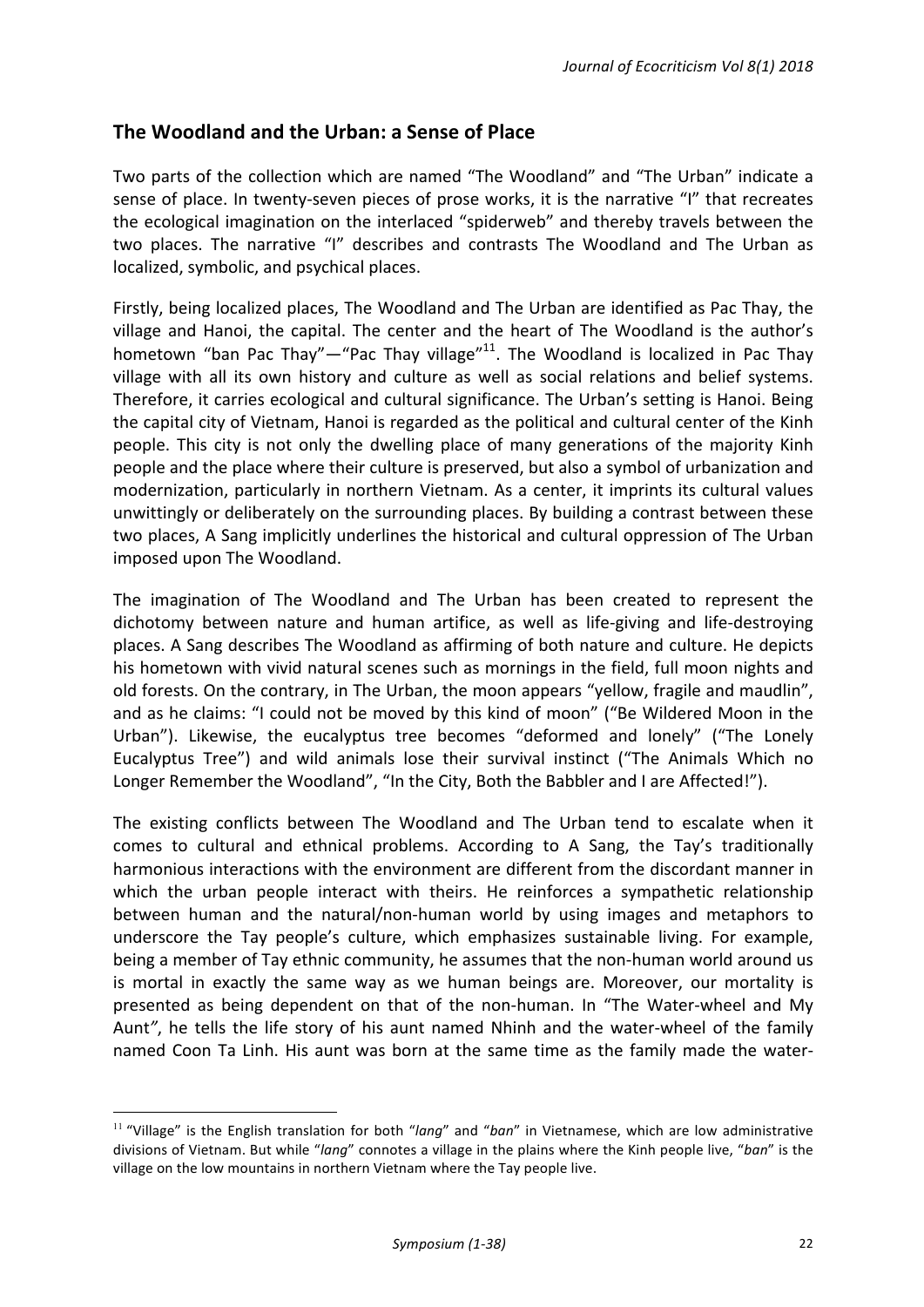wheel, and lived a lonely and silent life like the water-wheel, which is regarded as the only one thing still remaining "loyal to the Tay tradition" but also the first thing to be forgotten in modern life.

Another story that affirms this idea is "The Orientating Little Stream", in which the author emphasizes the interaction between the little stream in his hometown and Tam Loong—the most recent storyteller of Tay oral tradition. Tam Loong is described as the oldest man, and also the only man in the village who has been to the sea, and even out of the country to South Africa. On his return, Tam Loong spends the rest of his life beside the little stream narrating stories to children, and at last dies sitting beside it: "I will remember that evening forever. I saw the little stream and the oldest man of Pac Thay village become one, and it seemed they were telling a story together" (Hoang, 2014, 144; my trans.). Ten years after the death of Tam Loong, the little stream also "disappears from the earth" and "dries out in pain" (Hoang, 2014, 145; my trans.) as a consequence of the people's actions, such as digging through the mountains, felling the trees and killing the fish in the stream. By linking the fates of the human and the non-human world, A Sang presents the idea of the death of The Woodland, which involves the entwined death of nature, people and minority cultures. Nothing in the Tay community or culture changes without causing an impact on others or being affected by others.

While all the stories of The Urban happen in present time and in "reality", most of the stories of The Woodland are narrated through A Sang's reflections on the past that are associated with the memories of himself and the Tay people. Within Pac Thay village, there exist significant differences between Pac Thay in reality and the Pac Thay of his memories and imagination. First of all, both The Urban and The Woodland are currently locked in the inevitable process of expanding industrialization. Most of the "woodland" that the Tay ethnic group inhabits has been undergoing rapid changes caused by human exploitation and urbanization. The interconnectedness between humans and their natural environment has been broken, due to the estrangement of both humankind and nature. Therefore, in his attempt to re-create this interconnectedness, he invokes memories and dreams. This also means that the imagination which is built upon the past and fiction can help him escape from the facts of present urban development. In "The Secret of The-Morning-Life", he writes: "Now, truth only appears in my dreams of sunrises in my village. And what I am seeing and living with in this city appears fake. That can be a possibility! No wonder I love to dream all the time and never want to wake up in the urban sunrises" (Hoang, 2014, 175; my trans.). A journey between The Woodland and The Urban as psychical places can only be a product of the imagination.

In brief, A Sang's dominant sense of place in this collection is based on the contrast between The Woodland and The Urban. These two imaginings, described as localized, symbolic, and psychical places, expose the author's idea of the organic relationship between human and nature/ non-human world. According to his perception as well as the Tay people's, the lives, the changes, and even the mortalities of all entities in the world depend on each other. By making a metaphorical journey between these two places. A Sang shows his respect to nature and the non-human world to which humans belong.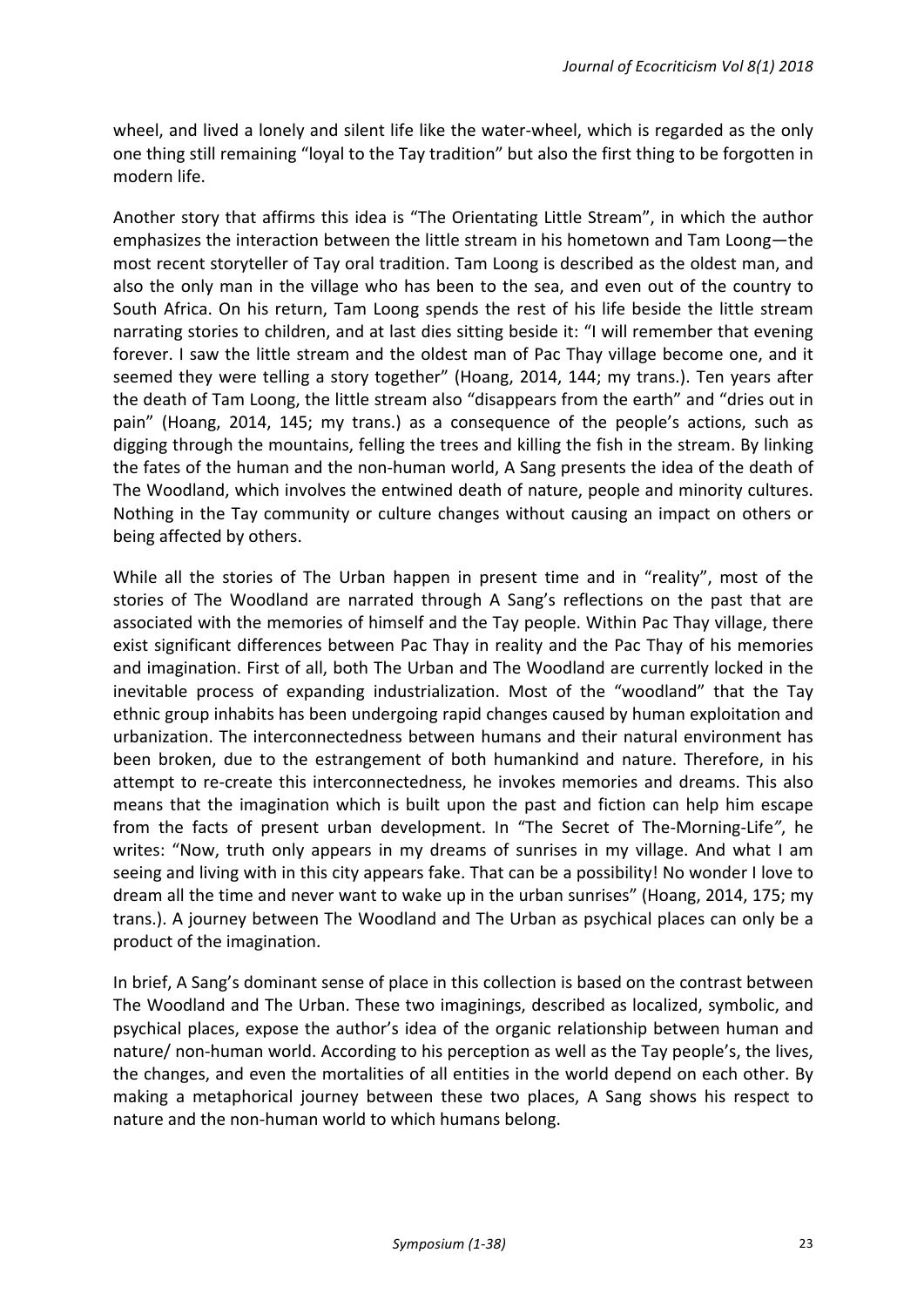# The Dreams of Chestnut Colour: A Sense of Home and a Sense of Self

In *The Dreams of Chestnut Colour*, A Sang gives the title a double meaning. Firstly, it is the "chestnut colour" in reality. His hometown used to be the land of old chestnut trees. But then, due to the process of urbanization and industrialization, "a forest of old chestnut trees has been completely destroyed only in two years", which he regards as "a horrific period" ("The Dreams of Chestnut Colour"). In recent years, realizing the economical and ecological benefits of chestnut trees, they have been planting them again, but of course it will take a long time to restore "chestnut colour" to the woodland. Besides this realistic meaning, "chestnut colour" is also a metaphor for nostalgic memories. The shadow, the colour and the flavor of chestnut trees were part of the author's childhood, which is related to the dwelling of the Tay ethnic community. Therefore, "chestnut colour" signifies his sense of home and his sense of self that now only can be re-created in "the dreams". Firstly, for A Sang, the senses of place, of home and of self are inseparable. "Home" may be defined as a place which can make people feel like they belong, as well as where they can be themselves. Therefore, "home" embodies both physical and psychological signification. As Dreese states: "The quest stems from a basic human need for safety and acceptance, which can come from any writer, of any ethnic origin, who is sensible to the feeling of not having a safe place to inhabit either physically or psychologically" (2002, 122). This kind of feeling is what A Sang attempts to explore and express in his book.

Two parts of the collection describe his journeys between the Woodland and The Urban. At the same time, they also chronicle the process of A Sang discovering himself by defining the interaction between him and these two places. For children who were born and grew up in The Woodland (Pac Thay village) like him, The Urban (Hanoi) previously represented "a dream" of a better life on both physical and mental levels. He came to Hanoi to make this kind of dream come true. And he did. He has a successful career as a journalist, painter and writer. He has a house and a family. But paradoxically, as he admits: "I have been living in this city for many years, but I still do not understand what 'dream' is; I only vaguely realize my own selfish ambition" (Hoang, 2014, 201; my trans.). In The Urban, as he describes, the interconnectedness between human and nature/non-human world has been destroyed. Thus, it becomes an unsafe place for someone like A Sang, who was born and raised in The Woodland with a sense of himself as an inseparable part of nature/non-human world. While The Urban is described as a place where "we will forget a terrible experience in three minutes, collect thousands of lies in three days, and cannot remember anything after three years" (Hoang, 2014, 216; my trans.), The Woodland is defined as a place to conserve the "purity" and "innocence" of our souls ("Masqueraded 'moth'!"). Therefore, although he has lived in the city for twenty years, deep inside he still desires a place that can make him feel like home as well as determine his identity.

From The Urban, he comes back his hometown, Pac Thay village, to seek this kind of place. But both The Woodland and he have changed a lot. Thus, when he returns to visit his hometown, most of the local people do not even know who he is. They think that he is a stranger who comes from the plain/the city. Then they talk to each other about him in their native Tay language in front of him, assuming he does not understand what they say. This situation forces him to re-define himself. He writes: "Who am I now? My appearance has changed a lot; even my thinking is very different, of course. There is only one thing that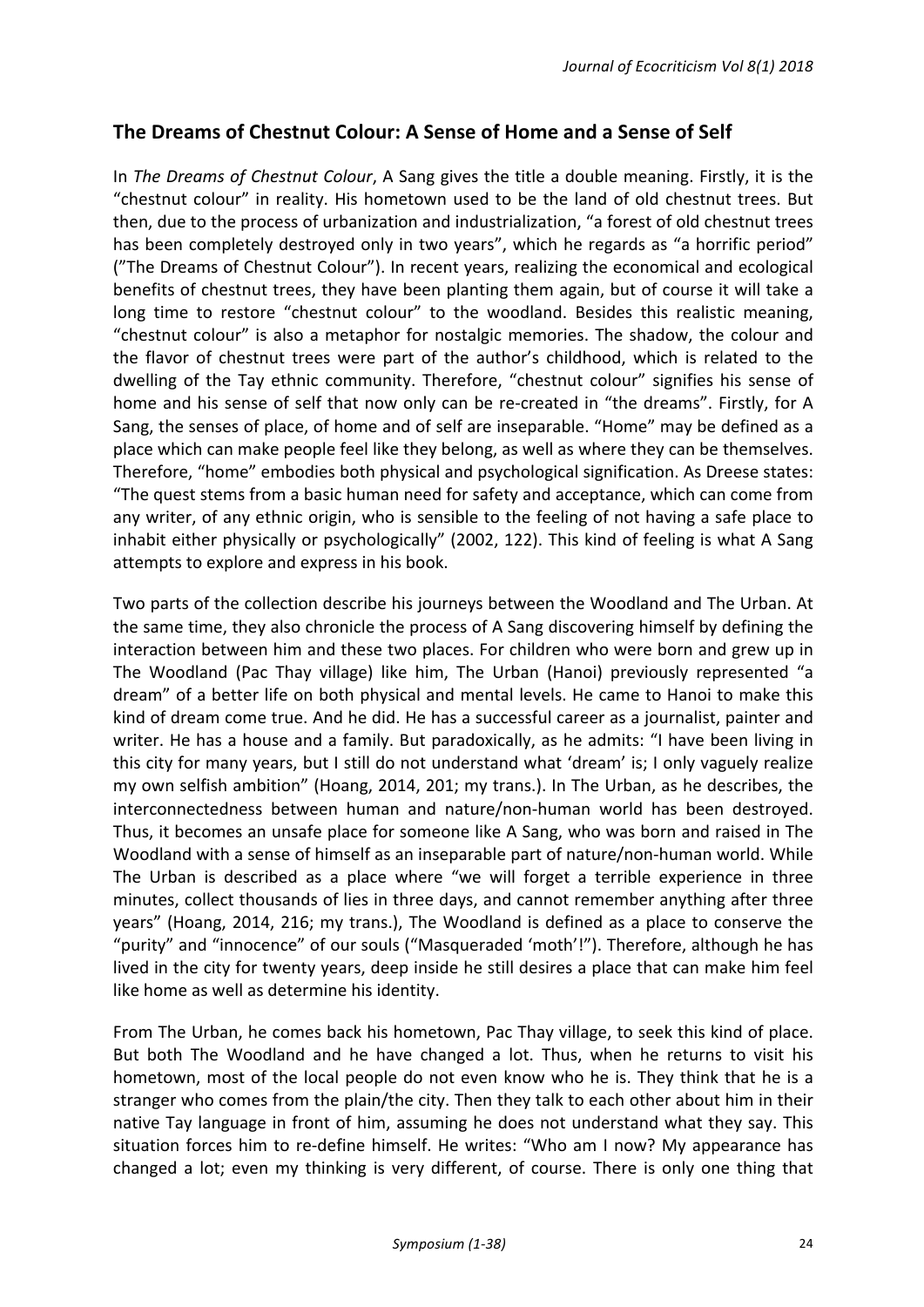remains: my beloved Tay language! And now even that beloved language is pretending not to know who I am! [...] Suddenly I feel myself a stranger" (Hoang, 2014, 248;249; my trans.). The connections between him and The Urban as well as The Woodland at the present time are broken, and consequently he feels that he exists as an exile in both places.

Therefore, in order to locate a safe territory, he reimagines the real landscape of "Pac Thay village" through dreams and memories. In his writings, he and his imagined village are described as mirror images of each other. They create each other so that one can never be fully identified without the other. This ecological imagination is perhaps nowhere more evident than in the prose writing entitled "The Orientating Little Stream". In Pac Thay village, there used to be a little stream which villagers call "Khuoi Slao" (Girls Stream). At the beginning of the prose, A Sang writes: "I grew up beside the little stream" (Hoang, 2014, 137; my trans.). He and the other children grew up not only "beside" the steam, but also subsumed it in their imagination. On one hand, being an essential part of native life, this stream instills in him the sense of a safe dwelling. On the other hand, as Tam Loong the Old Man, who is the storyteller of the village, and the only man who has experienced the world outside the village at that time, told the children to follow this little stream, and that it would guide them to the ocean. The imagination of the little stream, which can lead them to the ocean, produces the idea and belief that the traditional culture of the Tay can lead them to the world outside without them losing themselves. Khuoi Slao is redefined as "orientating stream", in both the physical and spiritual senses of the term. Therefore, after the death of Tam Loong and the stream, A Sang continuously seeks for it through memories. By doing so, he also searches for his own identity.

Additionally, for anyone who desires to trace the original identity of his community as well as himself, embarking on a journey back to the past is unavoidable. By re-telling or recreating stories of the past, A Sang attempts to define the identity of the Tay ethnic people. He leads us in tracing back the past to find out the true meanings behind tangible and intangible cultural heritages of the Tay people, which are gradually disappearing under the process of modernization. In particular, the funeral customs of the Tay people are associated with the important role of the Shaman in the past. In "The Shaman and the Divine Stories of the Tay people", through the stories about traditional funerals which are told by his grandfather, who is also a Shaman, A Sang explores the notion of life and death within Tay culture. They think that everything in the world, either human or non-human, has a soul, but the most complicated soul belongs to humans. Therefore, the Tay people need Shamans in funerals to help their souls find their way back to nature. These stories play an important role in the survival and continuity of Tay culture.

Through the memories of his childhood and through the stories which are told by his father or other old men in the village as part of the Tay oral tradition, A Sang attempts to seek a sense of home and a sense of self. The Woodland, or rather, the ecological reimagining of The Woodland, connects him to the environment and to himself. This reimagining acts as a journey into The Woodland as both a physical location and as metaphor. It is also a journey into the past and into the traditional values of Tay ethnic culture.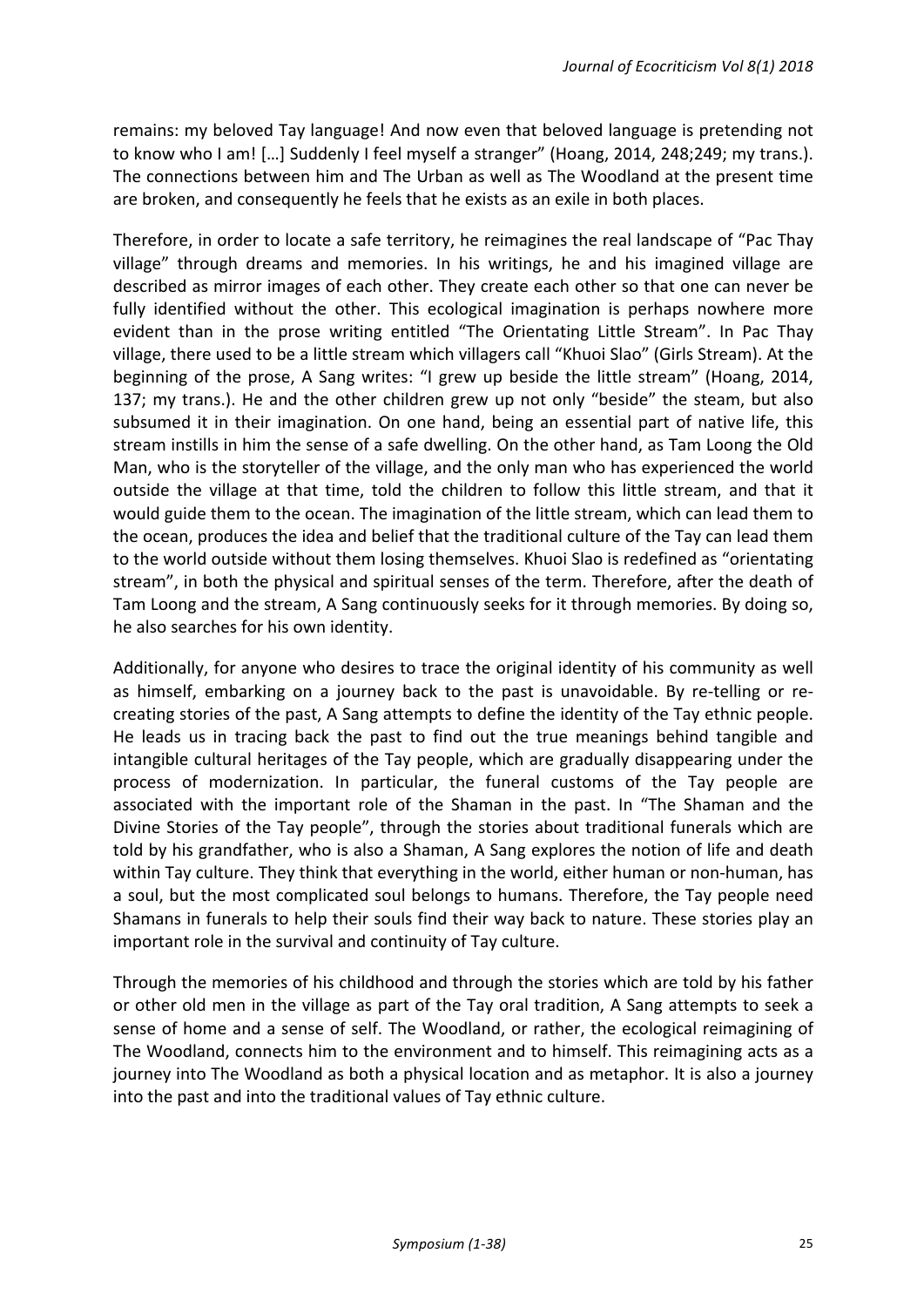# **Conclusion**

Thus, *The Dreams of Chestnut Colour* emerges as a record of a physical as well as an internal journey alternating between The Woodland and The Urban, the past and the present. Being born and growing up in The Woodland but working and living in The Urban provides A Sang the opportunity to recover memories, stories and dreams of his hometown, and simultaneously reflect upon daily city life. The interaction of memories and dreams with daily life creates a flexible shift in the relations of The Woodland and The Urban imaginations. 

A Sang's book leads us to re-define and re-interpret the significance of the concept of place as not only a geographical but also a psychological and ideological entity. Through the journey between The Woodland and The Urban to seek a sense of home, A Sang expresses his feeling of alienation, the feeling of not belonging to both places. The reason for this is the broken connectedness between human and nature/non-human world due to urbanization and industrialization. Therefore, in his writings, he exposes a desire to reconstruct the imagination of his hometown and the Tay community through childhood memories, daily dreams, and lost stories, in order to create an ethnic identity which is most compatible with his sense of self.

# **Works Cited**

Dreese, Donelle N. Ecocriticism Creating Self and Place in Environmental and American Indian Literature. Peter Lang Publishing Inc., New York, 2002. Print.

Garrard, Greg. Chapter 6: "Dwelling" from Greg Garrard. Ecocriticism. Routledge Taylor & Francis Group, London and New York, pp. 108-135, 2004. Print.

Hoang, A Sang. The Dreams of Chestnut Colour. Ho Chi Minh City General Publishing House, 2014. Print.

Rigby, Kate. Chapter 7: "Ecocriticism" from Julian Wolfreys (ed.), Literary and Cultural Criticism at the Twenty-First Century, Edinburgh: Edinburgh UP, pp. 151-178. Digitised for ASLE with kind permission of the publishers. PDF file.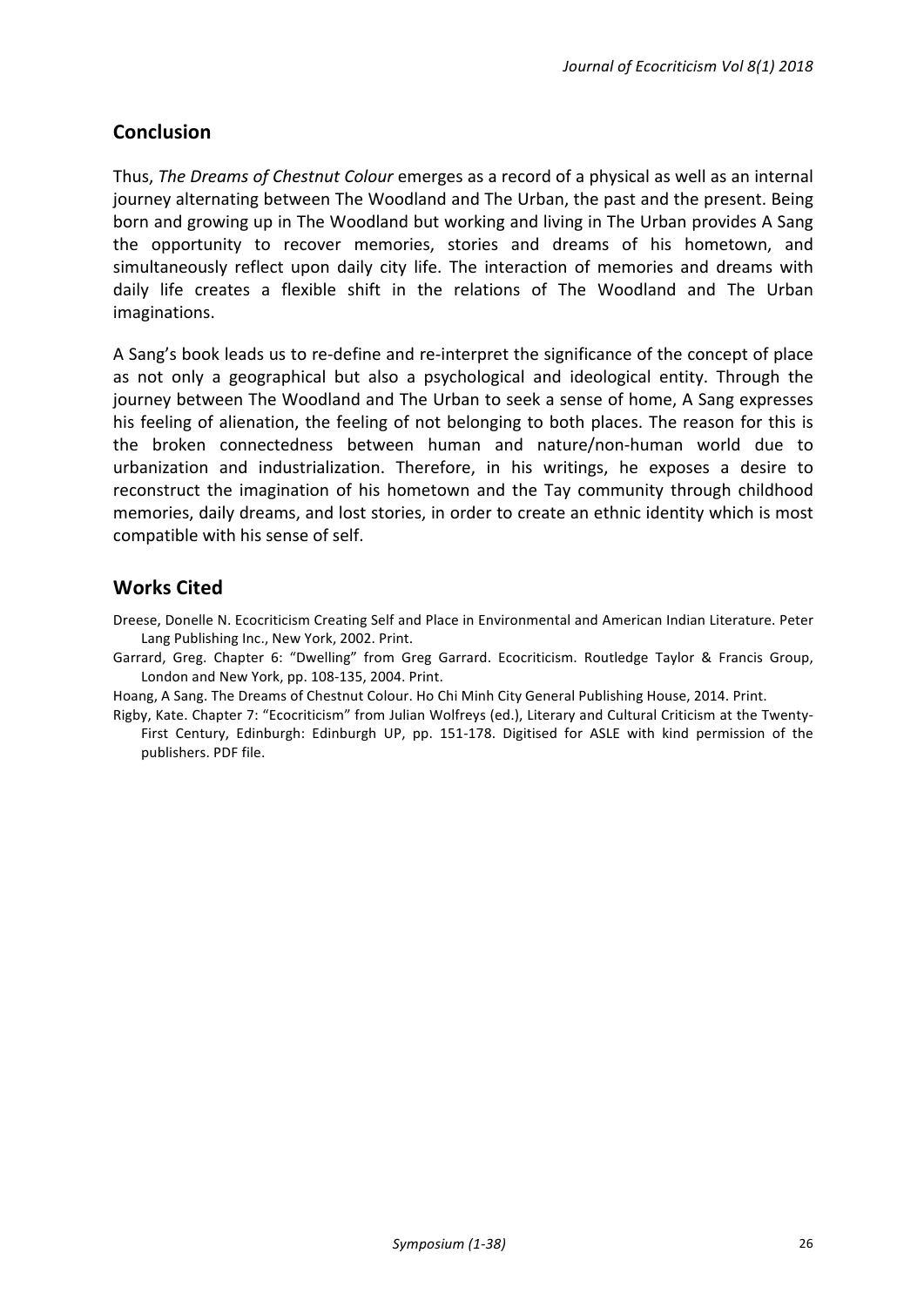# The Literary Geography of The Japanese Army Camp **in Chang-Rae Lee's A Gesture Life**

Chaiyon TONGSUKKAENG *(Mahasarakham University, Thailand)*

# **Abstract**

*Most studies on Chang-Rae Lee's A Gesture Life heavily focus on questions relating to* the diaspora's Asian-American citizenship and cultural assimilation. However, not *many* critics have examined the geography of the Imperial Japanese Army Camp in Southeast Asia, particularly in Burma, where the tropical environment is significantly represented in Lee's novel. This paper discusses Andrew Thacker's idea of literary *geography in the novel in order to engage with historical dynamism and the brutality* of World War II through the plight of 'comfort women'. The novel portrays Doc Hata, *a retired Japanese-American medical supplier, whose past experience as a paramedic*  officer in Burma haunts a problematic relationship in present-day America with his *adopted, fallen daughter.* The representation of the infirmary, the comfort house, and the clearing epitomises the savagery of the army camp in connection with Doc *Hata's identity crisis. I argue that Lee's memory of war challenges and resists forms* of political ideology and its proprietors that dehumanise the victims. This reveals *shame, quilt, and loss, as represented by the savagery in the local landscape, which in turn is embedded in the global historical significance of World War II.* 

# **Introduction**

Memories of the past are commonly anchored in places, landscapes, or dwellings. Chang-Rae Lee's *A Gesture Life* (1999) is a moving novel which explores the role of memory in reconstructing the past through representations of places during World War II and raises questions about diasporic identity in the contemporary American context. By engaging with the main character, a Japanese-American's experience of war in Southeast Asia, this paper examines the significance of literary geography, which invokes historical significance in connection with an individual's racial identity crisis.

# **Literary Geography and Memory Studies**

Literary geography delineates the relationship between literature and places or the environment. That means descriptions of the external environment, the landscape, climate, humans, animals, buildings, etc. all significantly contribute to the storyline of the literary work. The writer's consciousness of the environment in literature is oriented towards his or her imagination of space and of geography, such as mapping and drawing boundaries. The specificity of places greatly influences literary creativity in which social and cultural dynamism are embedded. William Sharps traces the creation of imaginary places to Charles Dickens' novels set in London, the Bronte's County, and to the Romantic Poets' Lake District in Cumbria (*Literary Geography*, 1904). By locating a sense of place in *The Country and the City* (1973), Raymond Williams seminally points out the consciousness of the city and the country as well as a regional geography in England to show how urbanisation has transformed the rural areas (also cited in Neal Alexander, 2015). Virginia Woolf later adopts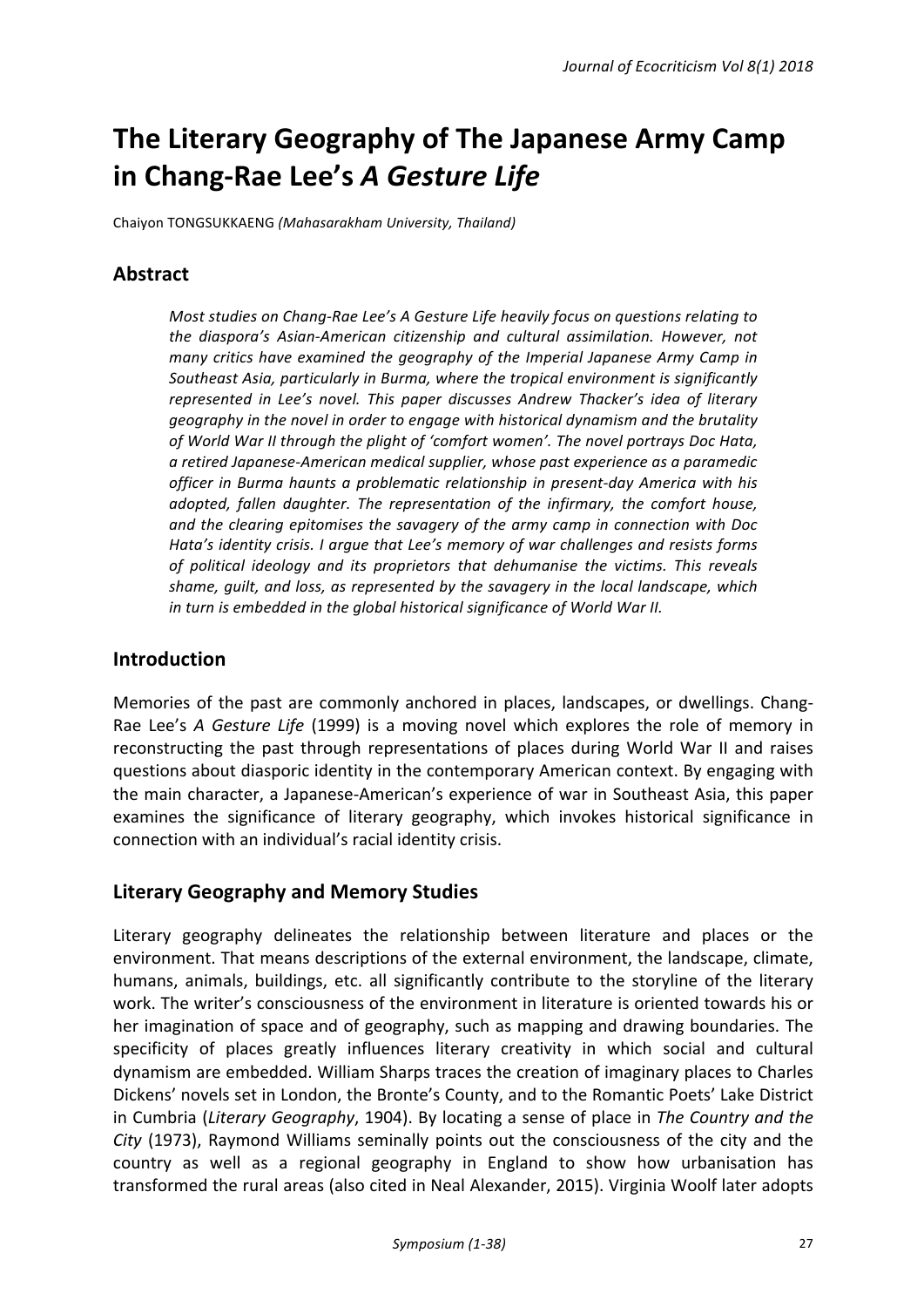the term 'literary geography' to emphasise the imagining of both existing places and imaginary locations; for example, Wessex in Thomas Hardy's novels and William Faulkner's Yoknapatawpha County. Andrew Thacker (2005) in "The Idea of Critical Literary Geography" engages literary criticism with places, history, and socio-cultural powers.

Thacker demonstrates three key ideas in reading a text with a framework of critical literary geography. First, the nature of metaphor, which is referred to in the text, mapping, location or boundaries, relates to social and historical spaces. Reading literature requires a metaphorical interpretation of space and its cultural and political implications. Second, Thacker persuades readers to examine a small geographical feature in a cultural context such as streets, shops, and other small spaces of consumption. This might need to be considered both from internal spaces such as the psyche and body of an individual, as well as external spaces such as houses, cities, countries, or continents, in order to see the represented spaces in a formal or traditional context. Last, we should study the implication of representation in a literary text as readers can link a represented place with the actual place. In reading literary works geographically we can arguably study how a social space constructs or influences a writer's literary purpose. As Thacker concludes, a literary text represents a social space, yet that social space also shapes a literary form (63). In A Gesture Life Chang-Rae Lee uses both the American and Southeast Asian settings, which are distinct in time and place, to illustrate Doc Hata, the Japanese diasporic's, problematic relationship with the past war and his present identity crisis.

Another lens through which we could engage with literature focusing on history and a sense of place is memory studies, which analyses a collective experience wherein social and cultural memories interact through the process of literary creativity as historiography. While social memory is about oral history, and generational memory is open to a constant shift of interpretation, cultural memory has greater stability due to its embeddedness in collective practices. Both memories function as re-membering the past in connection with place specificity. Axel Goodbody (2011) argues that literary works respond to a crisis of the past, articulate untold memories, and create stories out of them. For instance, the Holocaust, part of the collective memory of Germany, when reimagined in literature, would constitute "literary re-membering". The importance of memory studies lies in "a process of intertexual revisitings and reconfigurings of tropes, narratives, and images to reshape the public perception of nature and the environment" (pp. 58-59). Thus, literary works can reconstruct a sense of belonging to places through the recollection of personal and social memories in the form of narrative or poetry. Thus, to "re-member" the history of these places or to "reimagine" the myths of place will create a poetics of intertextuality (Tongsukkaeng, 2014).

# **Re-examining a Problematic Asian-American Racial Identity**

*A* Gesture Life represents wartime memory through a depiction of an ex-paramedic whose traumatic experience in World War II haunts his present day life in America. The Imperial Japanese Army Camp in Burma becomes a symbolic place where the protagonist re-lives his memory overwhelmed by a sense of guilt and loss. In this novel, Lee depicts Doc Hata or Franklin as a respectable citizen of an affluent town near New York, beset by a conflicting sense of belonging and alienation, since the parallel narratives of America and the Japanese Army Camp in Burma undergo the remembering process. His psychological damage and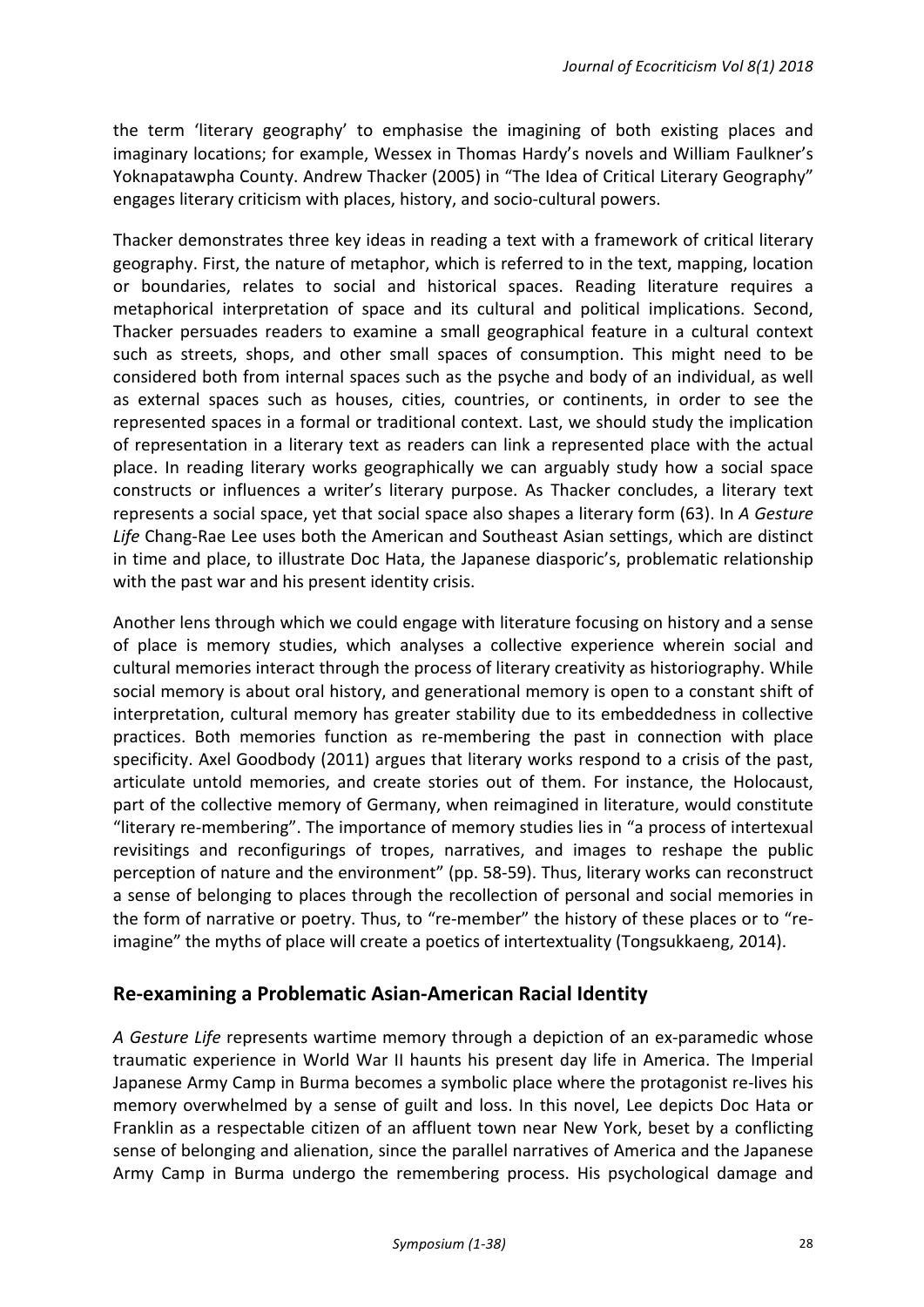fractured relationship with his adopted Korean daughter Sunny brings him back to the memory of war in Southeast Asia, where the savagery, brutal killings, and sexual violence are crucially re-imagined. The camp becomes a focus or symbolic space where that history is embodied in the landscape as well as in the human psyche. Lee's novel can be seen as a form of re-membering the past through the contemplation of a local landscape which resists forms of conflicted political ideology between the Axis and the Allied Powers. As Goodbody contends, "places are special symbols of events and associated values, because they possess an indexical relationship with their meaning." Historical places such as battlefields and warrelated landscapes are connected with social values such as patriotism and nationalism. Thus, "not only do they bridge the gap between mental constructs and reality, they are also typically sites where individual and collective memories reinforce each other" (60). Fallen soldiers, veterans, and other families as well as victims are intertwined with those past, heroic memories of loss and death. The representation of the Japanese Army Camp is compared to Hata's dwelling  $-$  a Tudor house in an affluent town, Bedley Run, where the protagonist's identity is displaced. More importantly, the themes of Asian-American identity are prominent in this novel, since cultural assimilation and a question of citizenship seem to be conflicted issues.

Lee opens the novel through the first-person narrator, Franklin Hara or Doc Hata, a retired medical supplier who displays faultless manners, politeness, and generosity to neighbours. This leads to problems when dealing with his adoptive daughter Sunny, who has changed from an obedient daughter to a rebellious one. Her transformation is the result of a tension between the freedom that she yearns for and her father's expectations. Hata's life, based on decorum, social etiquette, and respectability reveals the complicated issues of recognition, race, sexuality, and citizenship in America (see Lee 2009 and 2005: Jerng, 2006: and Carroll, 2005). Lee explores cultural assimilation through Hata's identity as one that does not fit into the rest of the society. His sense of guilt for failing to properly raise Sunny brings him back to the memory of the Army Camp in Burma where he had an intimate relationship with a comfort woman. The flashback from the present to the 1940s takes the narrative back to when the Japanese Army invaded East and Southeast Asia.

Lee engages his literary geography with the description of the protagonist's conflicted identity in his displaced dwelling in the suburban bourgeoisie. When Hata sells his declining medical supply business, his daughter Sunny runs away to her dubious friends and drug addicts. Sunny criticizes the constructed facets of Hata's identity, which are made out of 'gestures' in order to assimilate into American culture (Kang, 2003). As Sunny observes, Hata's careful façade leads to her decision to leave him:

"You make a whole life out of gestures and politeness. You're always having to be the ideal partner and colleague."... "Well, no one in Bedley Run really gives a damn. You know what I overheard down at the card shop? How nice it is to have such a 'good Charlie' to organize the garbage and sidewalk-cleaning schedule. That's what they really think of you. It's become your job to be the number-one citizen." (95)

Lee critiques the tension between outward appearance and underlying racial intolerance. Although his affluent house provides security and respectability, it is merely a façade through which people perceive his social status, like the term 'Doc' that his neighbours use to address him, though he is not a real doctor. Contrary to prevalent Asian-American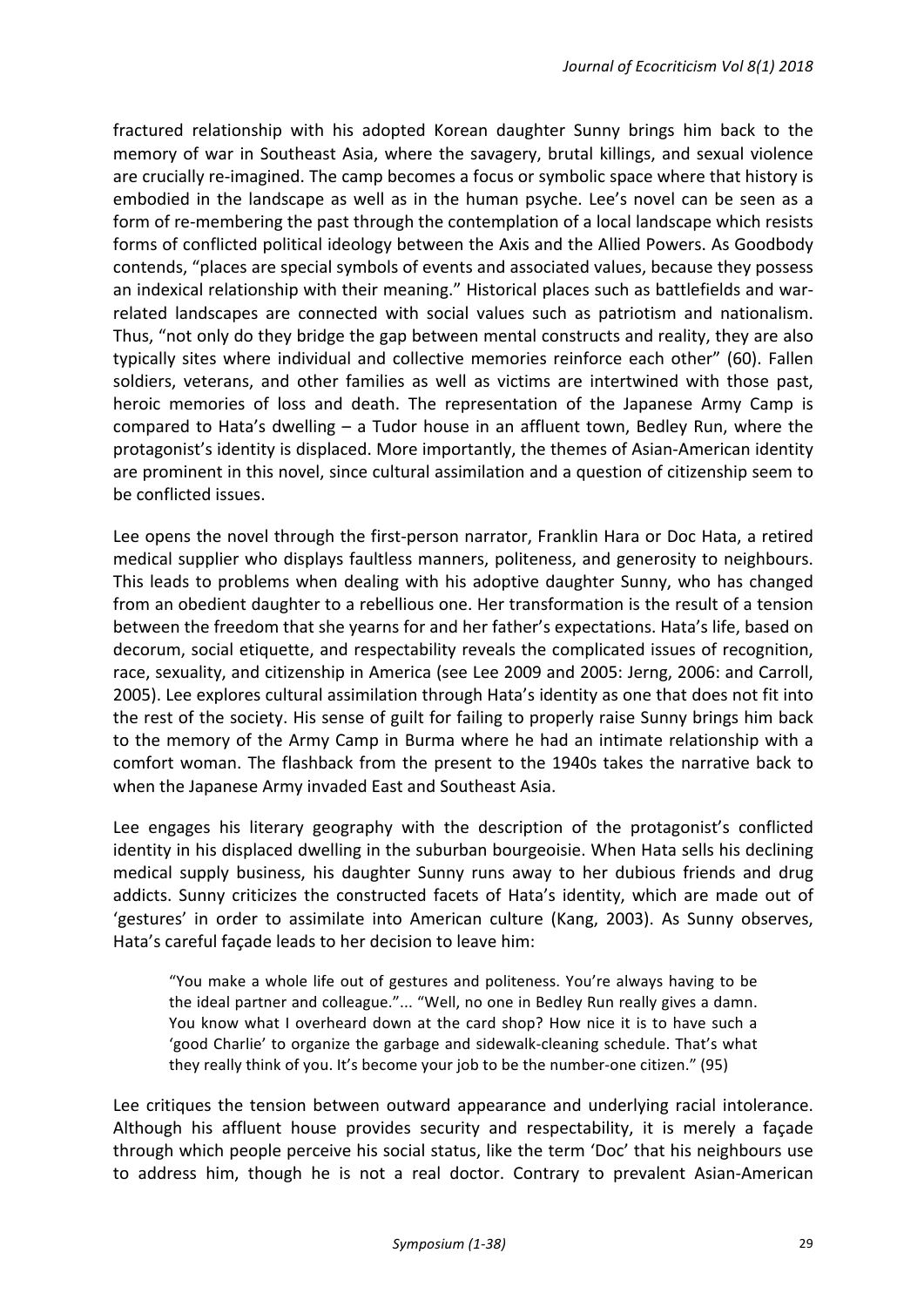narratives of marginalized, harsh conditions of working-class life, Lee's novel depicts an educated professional. Asian Americans are no longer 'yellow perils'. Instead, we see "an almost Oriental veneration as an elder" (1). Bedley Run's community seems to welcome this Japanese immigrant at the beginning but eventually ostracizes him from mainstream society when his daughter rebels and leaves him. Their relationship reaches a crisis point when Sunny gets pregnant by her addict boyfriend, which prompts Hata's decision to abort her baby, leading to their breaking-up.

#### **The Southeast Asian Geography and the Imperial Japanese Army Camp**

Lee's narrative shifts across time and space in order to signify the character's haunting memory of war. Hata's search for Sunny in Ebbington, where youngsters gather for a house party, becomes a revelatory moment. His troubled memory of an intoxicating party takes him back to a comfort house in Singapore. His sense of responsibility as a good father is challenged by his adopted daughter's sexual promiscuity. As the narrative portrays Hata's objection of that scenario, I argue that Lee raises an important issue of parenthood which invokes an ethics of adoption. There is also a cultural dynamism and difference in terms of parenthood, silence, and gender tension between a father and a daughter, especially in the context of an absent mother figure, as the girl's sense of alienation develops.

After experiencing the wild party, Hata's sense of guilt is reinforced by a past memory in Singapore where he visited a clubhouse for military officers. The connection between Sunny's promiscuity and the clubhouse represents disillusionment in which sex and violence are blurred. In his recollection of the past, one young girl is killed leaping from the second floor to escape sexual violence and slavery. Hata faced an ethical dilemma as to whether he should rescue the other girl from sexual torment or to let the scheme continue its function, namely, to release men from sexual tension. The horrible moment of unnamed Korean girl asking for help in the military club in Singapore is embedded in Hata's memory which is then mediated in the comfort girl called Kkutaeh or K whose plight becomes worse at the military camp in Burma-Siam. The correlation between the settings of Ebbington and Singapore is revealed through Hata's consideration of sexuality, political conflicts, and his medical ethics. Discovering Sunny's sexual promiscuity is a morally challenging experience for Hata. On the one hand, he deplores the sexual depravity. Hata states that he was "not fond of women who are prostitutes" (106). On the other, he ironically acknowledges his intimate and tragic relationship with K, a Korean prostitute. Nevertheless, as a military officer, visiting the clubhouse challenges his sexual morality as well as his humanitarian values.

The measure to keep up the health and safety for the comfort women is mainly decided based upon the well-being of the army. Lee's reference to the causes of these women's tragedy, such as abduction and conscription, signifies the loophole of the Japanese army's regime which dehumanises and victimises these women to serve their political ideology. Hata's conversation with a young soldier, Corporal Endo, suggests the paradox between honour and dignity that Japanese soldiers hold on to and the savage reality of war when these women are sexually exploited, assaulted, and ultimately dehumanised. Hata's reasoning reveals Lee's characterisation of this flawed war hero: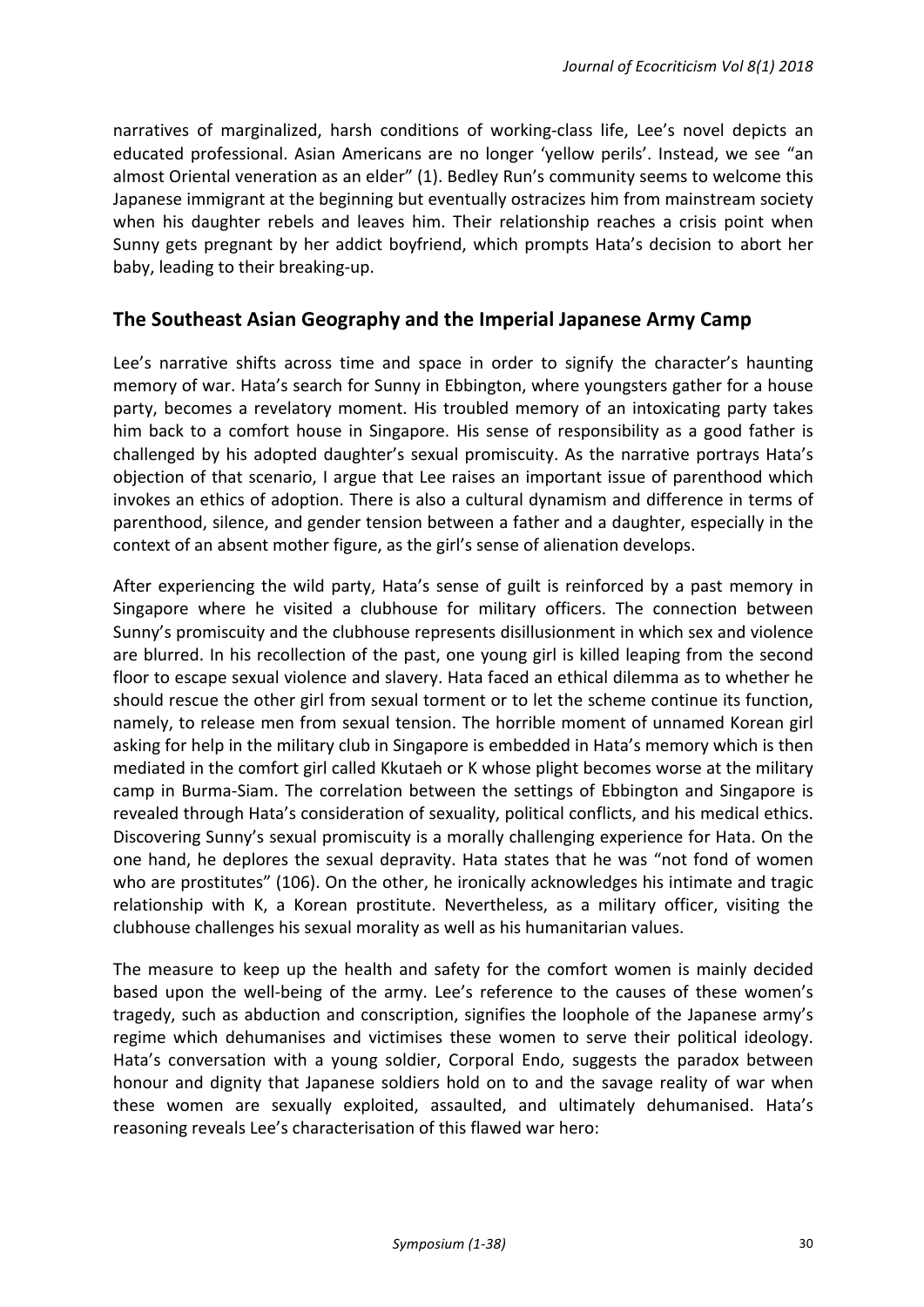I had answered the way I had for obvious reasons, to assure the corporal of the commonness of all our procedures, and yet the imminent arrival of these "volunteers," as they were referred to, seemed quite removed from the ordinary. Certainly, I had heard of the longtime mobilization of such a corps, in Northern China and in the Philippines and on other islands, and like everyone else appreciated the logic of deploying young women to help maintain the morale of officers and foot soldiers in the field, though I never bothered to consider it until that night. And like everyone else, I suppose, I assumed it would be a most familiar modality, just one among the many thousand details and notices in a wartime camp. But when the day finally came I realized that I was mistaken. (163)

The deployment of comfort women as 'volunteering' is arguably a false or deceptive scheme, which the Japanese government historically utilised. The mobilisation of these comfort women from the Far East to Southeast Asia suggests sexual slavery to maintain the soldiers' morale, although Lee often counter-argues the roles of these women to help the Japanese army. To clarify this, Lee's opinion towards war and the exploitation of comfort women is contradictory because the writer is against the cruelty on the one hand. However, Lee uses Hata's voice to imply the necessity of this barbaric mechanism during the war to achieve its pharaonic project on the other hand.

The Japanese army faces many threats. Aside from venereal diseases that the medical officers tried to control through the comfort house, tropical diseases widespread in Southeast Asia also weakens and eventually kills soldiers. Skin and fungal infections are common among officers while other fatal ailments such as malaria, dengue, dysentery, and cholera are metaphorically swallowing the whole camp. Historically, the army faced many health and safety challenges in the tropical environment of Burma, since the camp was afflicted by malaria and cholera. These diseases devastated not only the Japanese but also POWs (prisoners of war) and 'romusha' (local labourers) (See Richard Flanagan's *The Narrow Road* to the *Deep North*, 2013). In *A Gesture Life*, the landscape of Southeast Asia is represented as diseased, where tropical maladies are rampant. Upamanyu Pablo Mukherjee (2014) refers to the diseased environment as one laden with ailments and germs, and ultimately death. Likewise, the depiction of India and the idea of tropical malady is a stereotype of settings in Rudyard Kipling's novels. Mukherjee argues that Kipling's imagination of India as a diseased environment leads to the justification of colonialism to impose the ruling system, development, and medical sciences on India. Mukherjee says that cholera is a discourse of diseases and ailments that represent India as the land of death (84). Even though the colonial question is not raised overtly in *A Gesture Life*, the tropical environment is obviously subject to similar exoticisation.

In relation to diseases and ailments, the environment of the comfort house becomes a focus of Hata's medical experience which is complicated with sexual jealousy. Lee imagines the comfort house as lacking basic needs and hygiene, in order to critique this established crime of the Japanese government. These women's 'duty' to relieve the soldiers' sexual desire is deemed a sacrifice that they need to undertake for the Japanese Empire. Notably, the comfort house reflects how the domestic space implicates the psychological effects on these women, as well as on medical officers who keep them. Metaphorically, it is a 'coffin' as sexual violence against them is obviously noted. For example, some girls severely bleed and are inflicted with venereal disease after they service the soldiers. Thus, they are sent to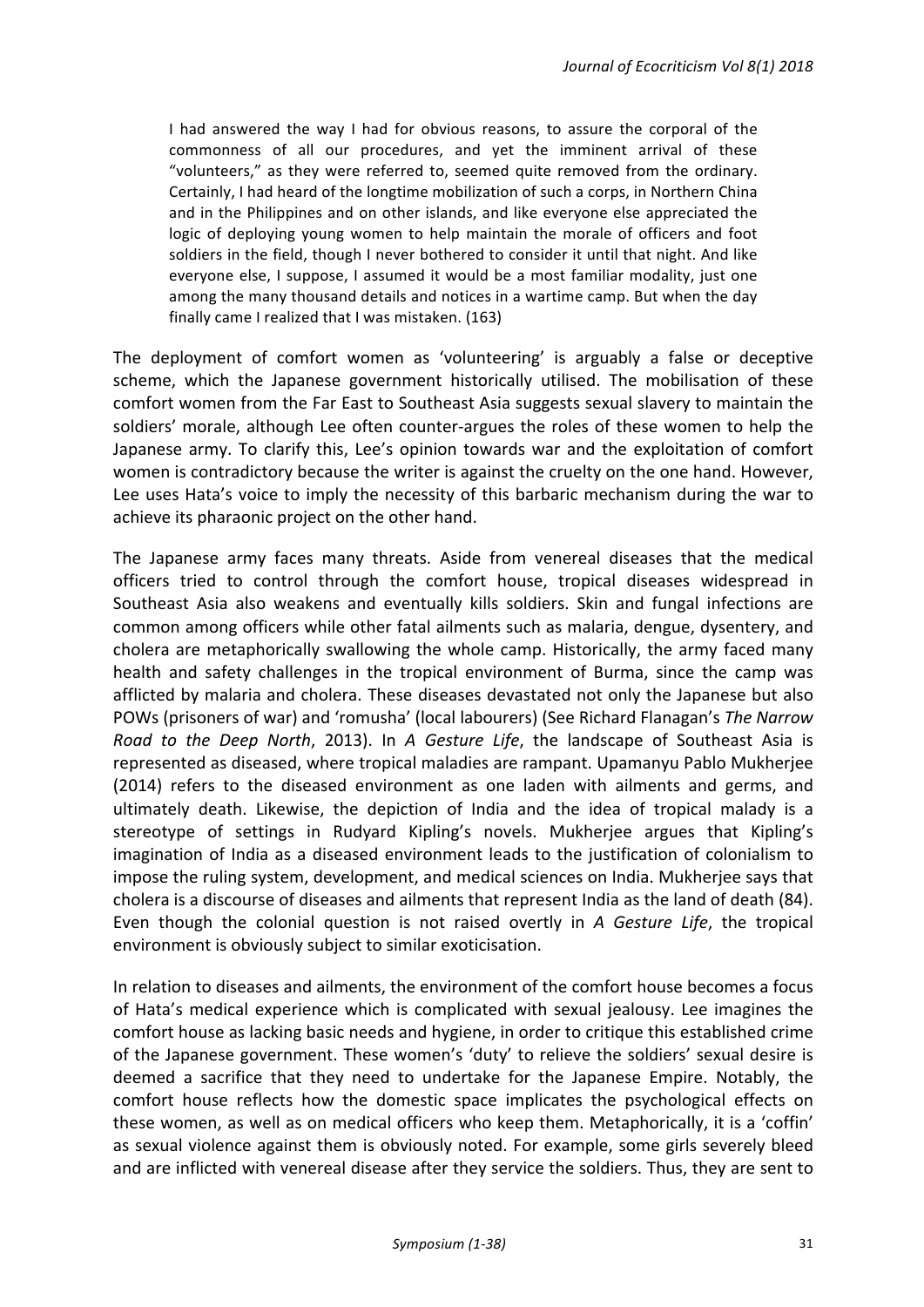the infirmary for medical treatment. As the novel shows, the writer critiques the traumatic past which haunts the main character in relation to place specificity. The landscape of Burma is not clearly defined by its locality, which is distinct from Thailand or India, but is generalised by the tropical environment, which in turn is represented as dark, suffocating, and wild in relation to the Army's barbarism. In the same way, the infirmary is a symbol of shame and guilt that Hata has tried to bury in the past; yet, this haunting memory never disappears.

Equally important, the infirmary is depicted as a space of conflict; it is where medical ethics are challenged by sexual jealousy and gender politics when Captain Ono and Hata fall for the same girl, K. Captain Ono's disagreement with the deployment of comfort women is challenged by his medical ethics and duty:

It was not against my field training, certainly, to treat a patient in such a way with the aim of returning him to his duties as soon as possible, for in wartime it was never a question of salubrity, really not for anyone. Rather, as the doctor had already pointed out to me, it was a matter of standards, in this case to apply the level of treatment that was most appropriate for the situation, and for whom. In this schema the commander had his level, and the officers theirs, the enlisted men and others yet another, and so on and so forth, until it came to the girls, who had their own. All this was inviolable, like any set of natural laws. (227).

Ono aims to succeed in his profession, which is to heal injured soldiers in the battlefield. However, treating comfort women is inevitably part of his responsibility and a morally ambiguous burden. He sees these women as mechanism to accommodate the military's scheme to fight for victory. He disregards the dehumanization of these women. In so doing, Lee's criticism of the Japanese military regime is observable in the infirmary: a space of honor and profession in which Hata has to uphold standards of hygiene and medical treatment. But this is complicate by sexual jealousy.

Besides, the infirmary reflects environmental deterioration in Southeast Asia. The black flag is used to signal disease outbreak. This alerts Hata to prepare for his duty. The flag suggests both the sexual transmitted disease and the girls' approaching death and/or failure of the army itself. Sexual morality and jealousy plays an important role in this conflict between both military officers, whose feelings for K problematise the plot and lead to Ono's and K's deaths. The infirmary represents confinement, romances, and sexual jealousy as Ono's comment on providing examination for the comfort women demonstrates: "You examined them, yes. But in doing so you abandoned far more important principles. This examination room, for example, is a disgrace and besmirchment upon our practice" (184). Ono's remark suggests his perception of the scheme as defacing the dignity of his medical profession, because he is committed to saving the lives of soldiers afflicted in battle, not the sexually exploited prostitutes.

After K's sister cannot bear the miserable duty in the camp, she decides to ask for help from Corporal Endo to liberate her from this savagery. Endo kills K's sister by slashing her on the clearing and this crime against the army is a challenge against political ideology. Endo, Hata and K are aware of this brutality (sexual slavery) and savagery (killing K's sister) imposed on the women; however, no one could stop this barbarism. Endo's murder of K's sister is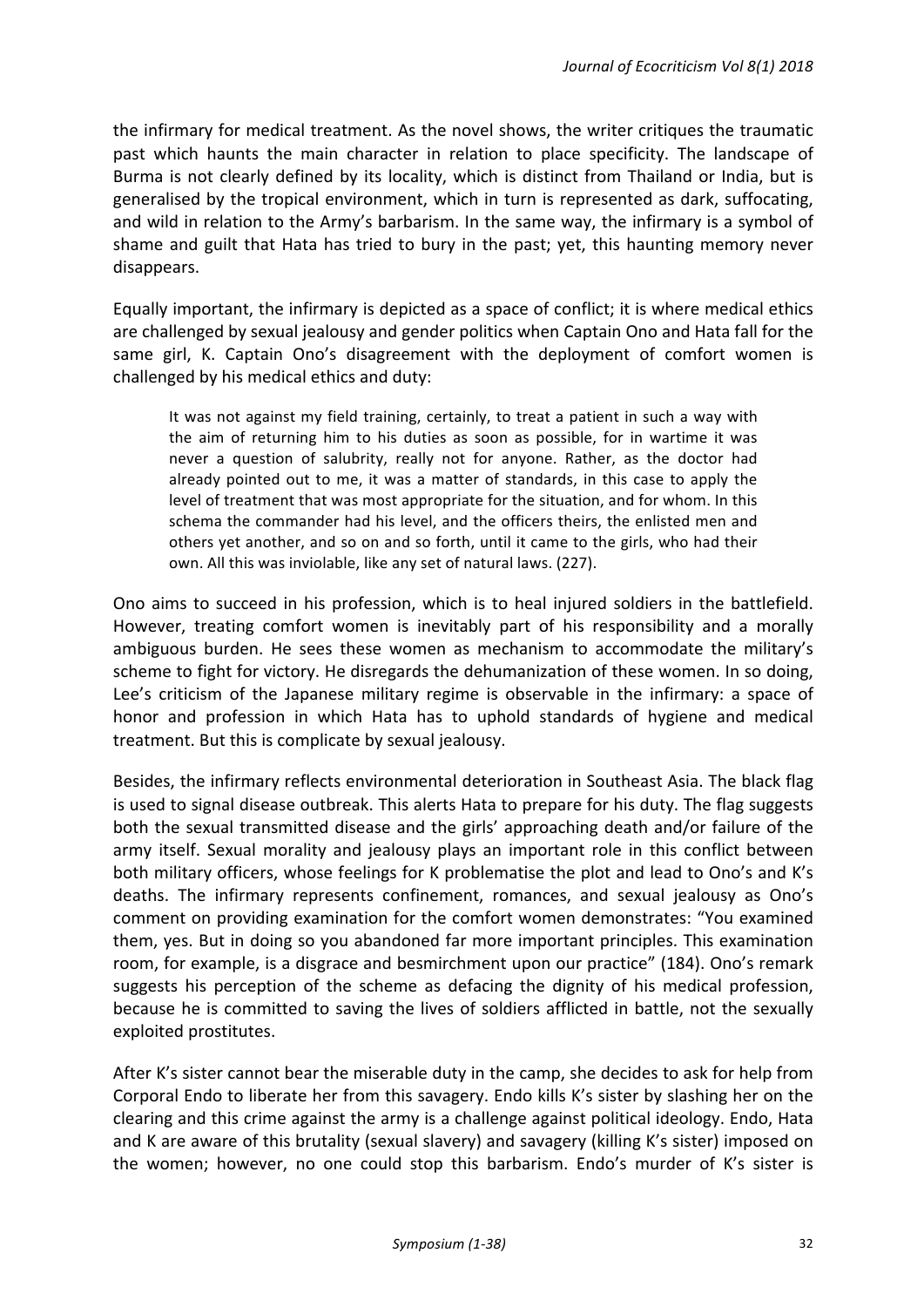considered a crime against the army's property, devalued as 'armament or rations.' Sexual objectification in this regime is regarded as part of the patriotic mechanism: devotion, sacrifice, and thus an honor for the Japanese Empire. The most crucial and tragic subplot here lies in the Japanese sense of 'honor' and fighting spirit. As Lee suggests, 'hara-kiri' or ritual suicide by disembowelment becomes a heroic death that an officer offers Endo, whose death is a form of liberation from physical misery and also a sacrifice to those unfortunate women.

The horror comes full circle after K kills Captain Ono by stabbing his neck in self-defense in response to other soldiers' sexual assault; she is then taken by blood-hungry soldiers to the clearing. As a contested space of freedom and death, the clearing signifies the barbaric creed of the whole Japanese army where law is not enforced humanely, as on women who are not identified as vulnerable victims. This incident, that depicts thirty soldiers running after one woman to rape and kill her, is horrifying and demonstrates how men have become wild and savage. Their brutal act is perpetrated on the clearing, the same place where K's sister was killed. Ironically, the killing of enemies is not depicted in this novel, but the brutality of sexual violence against women is highlighted. Being dismembered, as the saber foreshadows, K is removed from suffering; her sense of duty toward the comfort house is nullified. Here, patriotism or nationalism do not go hand in hand with the barbarism of killing the enemies. Instead, sexual violence and savagery are inflicted on Korean comfort women. 

In summary, *A Gesture Life* depicts a sense of alienation in an individual whose identification with being an American is problematized by his past memory. Lee's critique of social memory is facilitated by an individual's traumatic experience which implicates the politically contested space in the Southeast Asian landscape through the shift of narrative. Lee examines Hata's identity crisis in an American context by paralleling it with a sense of displacement experienced in World War II Southeast Asia. A Gesture Life thus illustrates the literary geography of memory which travels across time and space, from America to Southeast Asia, from an individual's psyche to the external landscape.

#### **Works Cited**

Adams, B. (2008). *Asian American Literature*. Edinburgh: Edinburgh University Press.

- Alexander, N. (2015). 'On Literary Geography' Literary Geographies, 1, 3-6.
- Bachelard, G. (1994). *The Poetics of Space: The Classic look at How We Experience Intimate Places* (M. Jolas, Trans.). Massachusetts: Beacon Press.
- Buell, L. (1995). The Environmental Imagination: Thoreau, Nature Writing, and the Formation of American *Culture*. Massachusetts: The Belknap Press of Harvard University Press.

Carroll, Hamilton. (2005). 'Traumatic Patriarchy: Reading Gendered Nationalisms in Chang-Rae Lee's A Gesture *Life*' *MFS Modern Fiction Studies*, 51:3, 592-616.

Clark, T. (2011). *The Cambridge Introduction to Literature and the Environment*. Cambridge: Cambridge University Press.

Goodbody, A. and Rigby, K. (Eds.), *Ecocritical Theory: New European Approaches*. Charlottesville and London: The University of Virginia Press.

Goodbody, A. (2011). 'Sense of Place and Lieu de Memoire: A Cultural Memory Approach to Environmental Texts' in Axel Goodbody and Kate Rigby (Eds.), *Ecocritcial Theory: New European Approaches*. (pp. 55-67). Charlottesville and London: The University of Virginia Press.

Hall, D.G.E. (1995). A History of South-East Asia. 4<sup>th</sup> ed. Hampshire: Macmillan.

Hirsch, M. (2008). 'The Generation of Postmemory' Poetics Today. 29, 103-128.